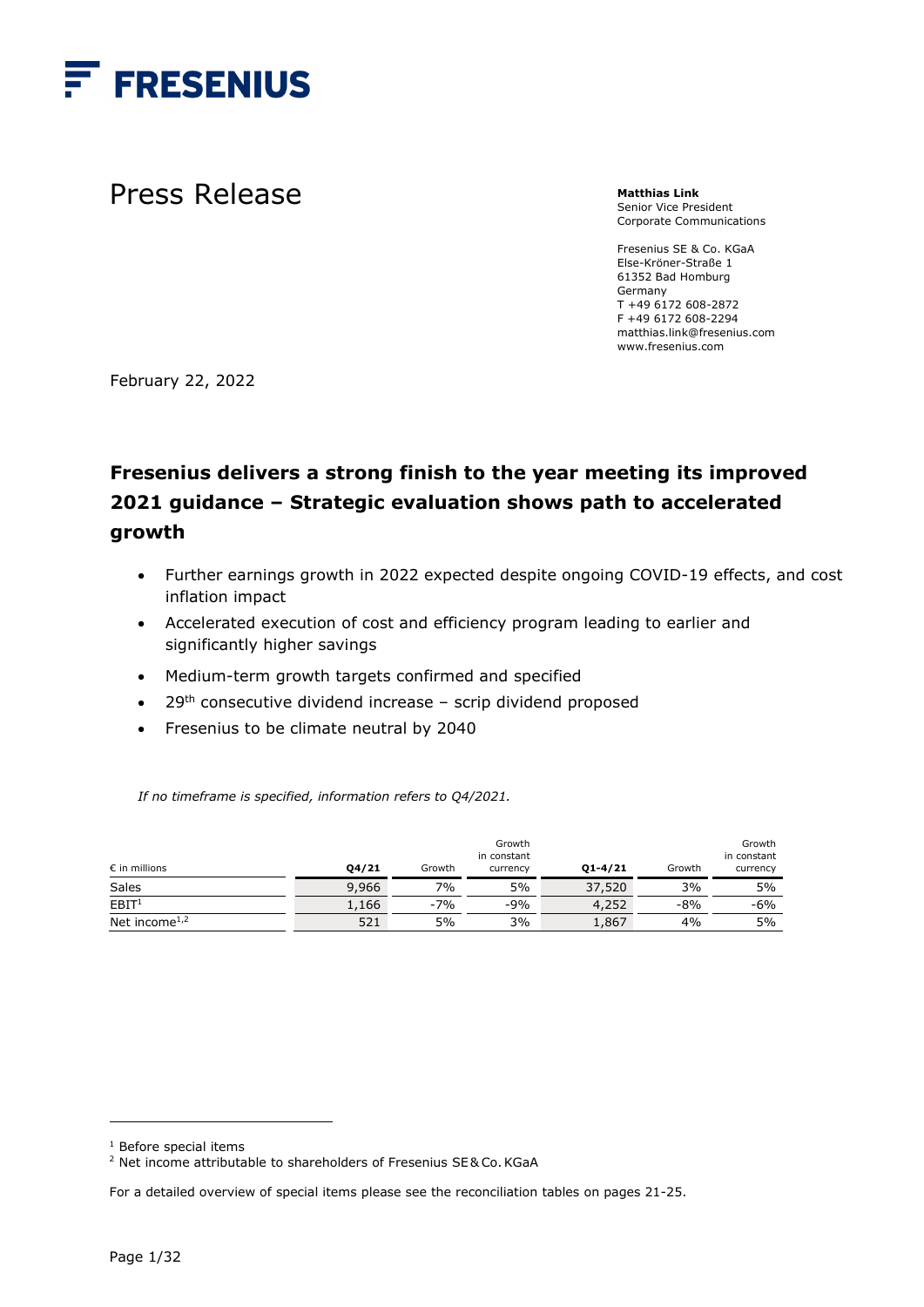Stephan Sturm, CEO of Fresenius, said: "Our mission is to protect people's health. Fulfilling that mission has rarely been as difficult as during this pandemic. But we have done our part and have lived up to our responsibility. In business terms, too, 2021 was challenging yet successful: We delivered a strong final quarter and fully met our targets for the year. In 2022 we expect continued profitable growth, despite rising inflation and the ongoing burdens caused by the pandemic. In our cost and efficiency program, we have made faster than expected progress. This is an important factor enabling us to confirm the medium-term targets we set well before the pandemic, giving us all the more reason to look ahead with optimism."

#### **Path to accelerated growth**

Fresenius has defined a strategic path to pursue accelerated profitable growth and hence to sustainably strengthen the Group and each of its business segments by tapping new sources of capital and prioritizing segment capital allocation. All our stakeholders continue to benefit from the advantages of the Group's current structure, which offers stability through diversification as well as efficiency through economies of scale, access to attractive debt financing and tax savings.

All of Fresenius' business segments have excellent market positions and ample meaningful growth opportunities. Properly balancing the objectives of all our stakeholder groups requires an even more targeted approach to capital allocation. While Fresenius continues to believe in the virtues of vertical integration, the Company is keen to gradually re-balance the relative weights of its products and service businesses.

Primarily based on its superior profitability and excellent growth prospects, Fresenius Kabi is defined as top priority. With respect to Fresenius Medical Care, which has been particularly hard hit by the pandemic, the transformation program FME25 is expected to result in ever improving profitability and accelerated growth, driving improved valuation for Fresenius' controlling stake. For Fresenius Helios and Fresenius Vamed, smaller inorganic growth opportunities will continue to be financed from Fresenius Group funds. For larger growth opportunities, Fresenius is open to value-enhancing external equity investments at the level of these business segments. An equity increase on Group level would then be redundant and is hence not foreseen.

By setting this course, Fresenius will accelerate the growth of each of our business segments for the benefit of all stakeholders.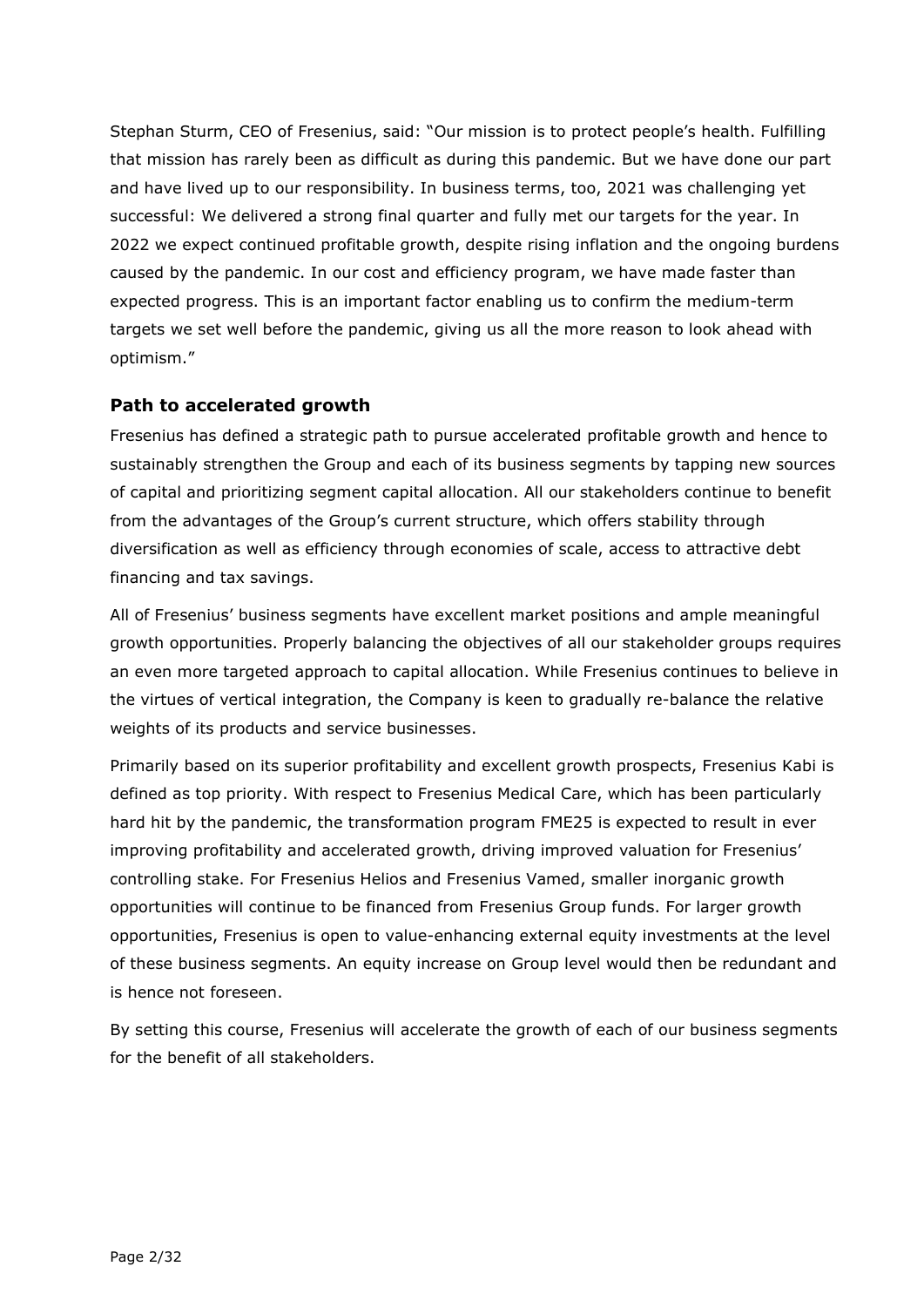"We are moving Fresenius ahead at speed, with a measured and well-managed transformation of our company. All our business segments have strong market positions, and great growth potential. We intend to harness this potential – guided by clear strategic priorities that will combine additional sources of more dynamic growth with the advantages of a broad business structure. Fresenius remains a diversified healthcare group, with a sharper profile, that will be active in wide-ranging and very exciting areas of medicine," said Stephan Sturm, CEO of Fresenius.

## **FY/22 Group guidance**

For  $FY/22$ , Fresenius projects sales growth<sup>1</sup> in a mid-single-digit percentage range in constant currency. Net income<sup> $2,3$ </sup> is expected to grow in a low-single-digit percentage range in constant currency. Implicitly, net income<sup>2</sup> for the Group excluding Fresenius Medical Care is expected to grow in a low-single-digit percentage range in constant currency.

Without further acquisitions, Fresenius projects an improvement of the net debt/EBITDA<sup>4</sup> ratio (December 31, 2021:  $3.51x^5$ ) into the self-imposed target corridor of 3.0x to 3.5x by the end of 2022.

## **Assumptions for guidance FY/22**

COVID-19 will continue to impact Fresenius' operations in 2022. The extent of the impact on the Group is to a large degree dependent on the vaccination coverage in Fresenius' relevant markets and the potential evolution of new virus mutants.

Fresenius closely monitors the development of the COVID-19 pandemic and the associated various containment measures enacted in the Company's relevant markets. Fresenius expects COVID-19 case numbers to decline from spring 2022 onwards and consequently the number of elective treatments and staff availability to improve. A possible significant deterioration of the situation associated with further containment measures that could have a significant and direct impact on the health care sector without any appropriate compensation is not reflected in the Group's FY/22 guidance.

<sup>&</sup>lt;sup>1</sup> FY/21 base: €37,520 million

<sup>2</sup> Net income attributable to shareholders of Fresenius SE& Co.KGaA

<sup>&</sup>lt;sup>3</sup> FY/21 base: €1,867 million; before special items; FY/22: before special items

<sup>4</sup> At LTM average exchange rates for both net debt and EBITDA; pro forma closed acquisitions/divestitures;

excluding further potential acquisitions; before special items; including lease liabilities

<sup>&</sup>lt;sup>5</sup> At LTM average exchange rates for both net debt and EBITDA; pro forma closed acquisitions/divestitures; before special items; including lease liabilities

For a detailed overview of special items please see the reconciliation tables on pages 21-25.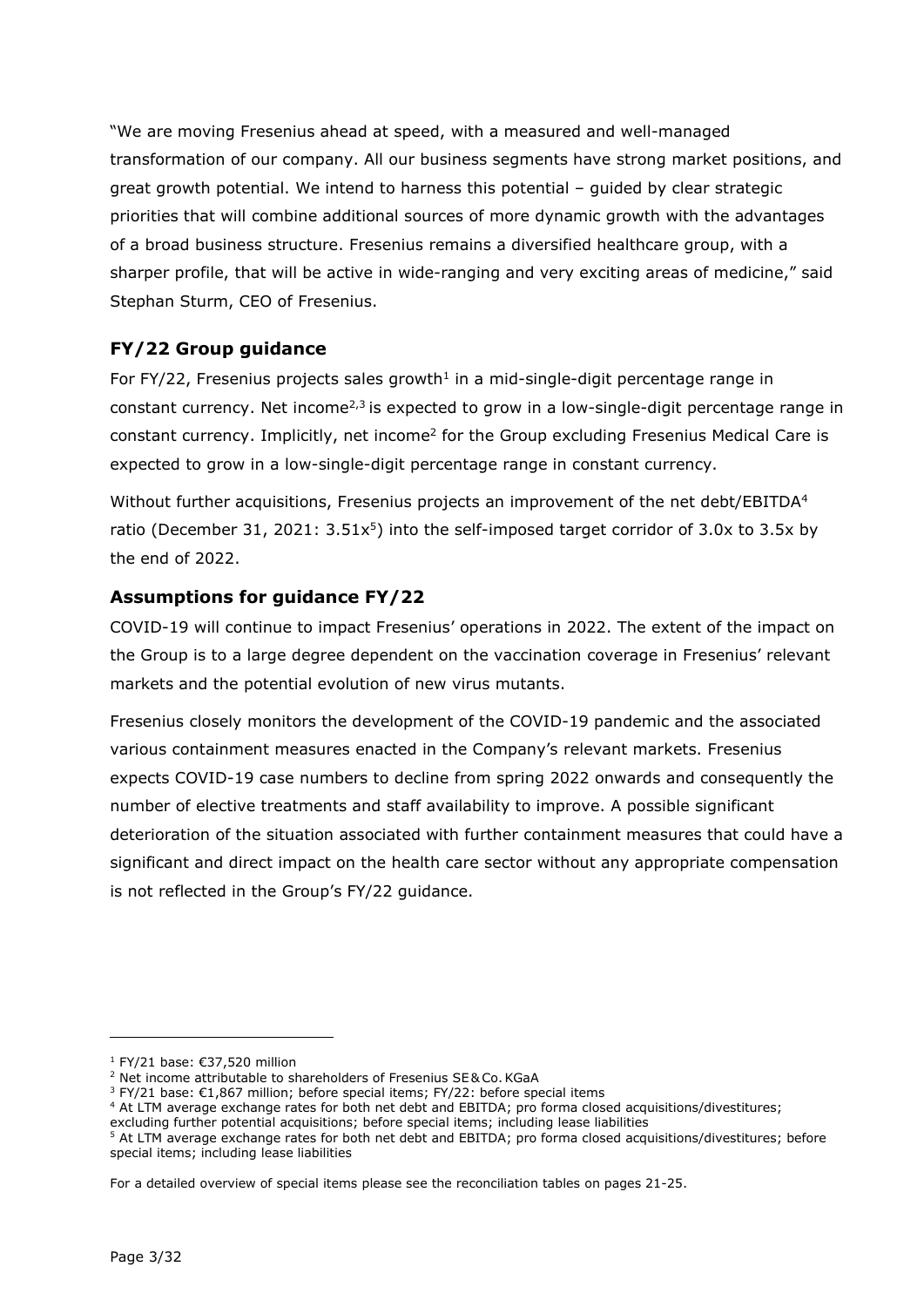Headwinds from cost inflation are reflected. However, Fresenius expects no significant acceleration of inflation effects and supply chain challenges versus the current environment. The Management Board assumes an unchanged corporate tax rate in the United States.

Furthermore, the assumptions for Fresenius Medical Care's FY/22 guidance are also fully applicable to Fresenius Group's FY/22 guidance.

All of these assumptions are subject to considerable uncertainty.

### **Cost and efficiency program leading to significantly higher savings**

Fresenius has successfully completed the first phase of its cost and efficiency program aiming to further safeguard the Group's medium-term targets and to sustainably enhance profitability. This has led to initial cost savings of ~€20 million and one-time expenses of ~€80 million in 2021. Given the good progress, especially driven by the accelerated implementation of initiatives, Fresenius significantly increases its savings target and now expects cost savings of at least €150 million p.a. after tax and minority interest in 2023. Initially, more than €100 million p.a. after tax and minority interest were projected. For the years thereafter, a further significant increase in sustainable cost savings is expected. The savings will be achieved by all four business segments and the corporate center.

Fresenius anticipates that achieving these sustainable efficiency improvements will require up-front expenses of more than €200 million in 2022 and further expenses of around €100 million in 2023, in each case after taxes and minority interest. No further significant expenses are expected thereafter. In line with previous practice, these expenses are classified as special items.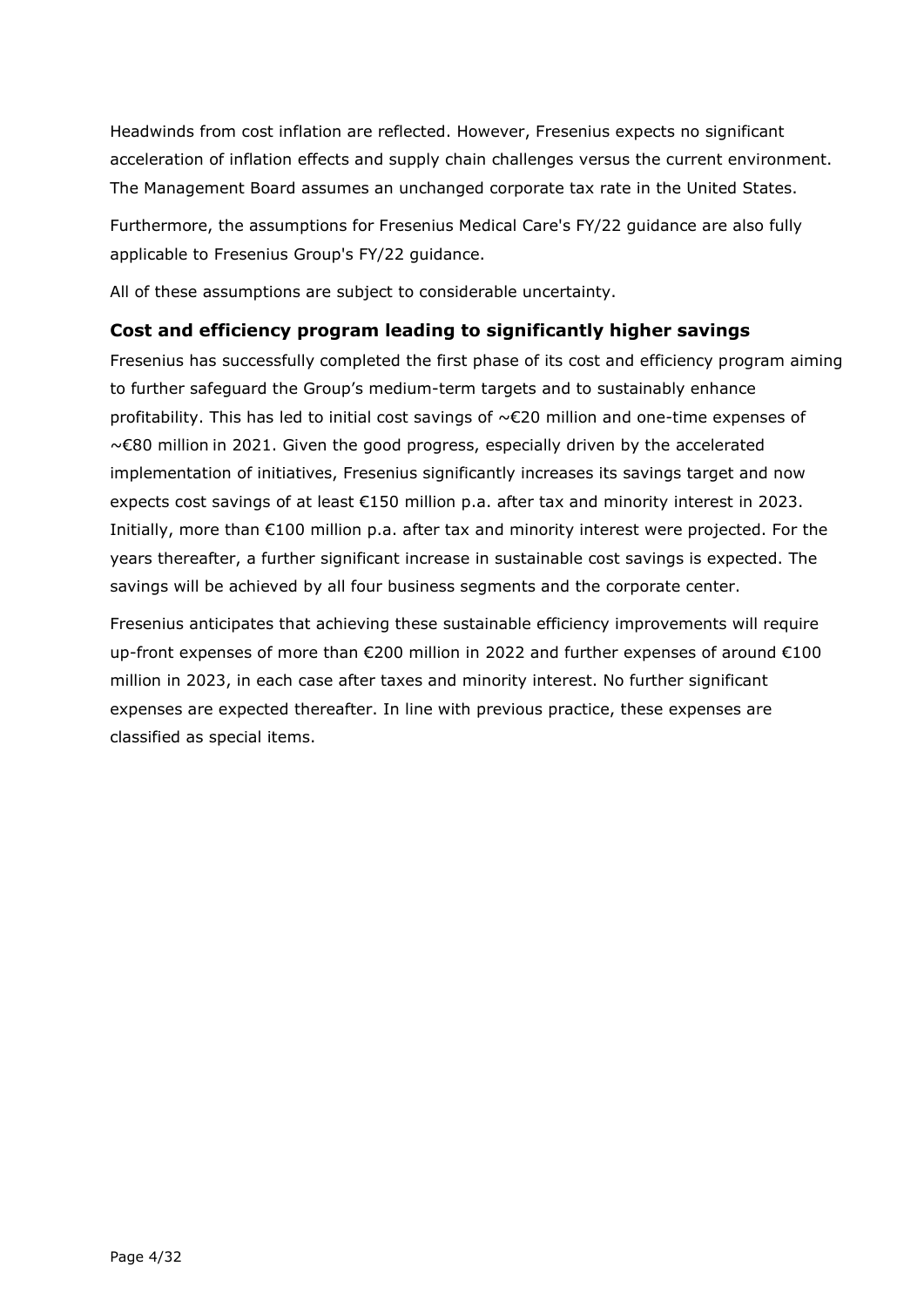## **Growth targets for 2020 – 2023 confirmed and specified**

Based on the anticipated positive contributions from the cost and efficiency program as well as the attractive growth opportunities across all business segments, Fresenius expects Group earnings growth to meaningfully accelerate until 2023. The company hence confirms its medium-term targets set in 2019 despite the ongoing challenges posed by COVID-19. At the same time, Fresenius specifies its expectations and now anticipates Group organic sales growth to reach the bottom to middle of the targeted 4% to 7% compounded annual growth rate (CAGR) and Group organic net income<sup>1,2</sup> growth to be at the bottom end of the 5% to 9% CAGR during 2020 to 2023. Due to the COVID-19 pandemic, Fresenius now expects small and medium-sized acquisitions to contribute an incremental CAGR of less than 1% to both sales and net income growth.

### **29th consecutive dividend increase proposed**

Consistent with Fresenius' stated policy, the Management Board of Fresenius will propose to the Supervisory Board a dividend increase of 5% to €0.92 per share for FY/21 (FY/20: €0.88). Provided the proposal is approved by the Supervisory Board and the Annual General Meeting, this will be the 29th consecutive dividend increase.

The Management Board will propose a scrip dividend to the Supervisory Board, thereby giving shareholders the option to receive their dividend (except for the tax portion of the dividend) in the form of new Fresenius shares. The Else Kröner-Fresenius-Foundation has informed Fresenius that it intends to fully participate in the scrip dividend.

### **Fresenius to be climate neutral by 2040**

Fresenius has set a climate target for the Group complementing its existing sustainability targets and programs. The company aims to be climate neutral by 2040 and to reduce 50% of absolute scope 1 and scope 2 emissions by 2030 compared to 2020 levels. Fresenius will continuously assess scope 3 emission impacts for inclusion in targets. Further information at <https://www.fresenius.com/sustainability>and in today's separate press release at [https://www.fresenius.com/news.](https://www.fresenius.com/news)

<sup>&</sup>lt;sup>1</sup> Net income attributable to shareholders of Fresenius SE& Co. KGaA

<sup>2</sup> Before special items

For a detailed overview of special items please see the reconciliation tables on pages 21-25.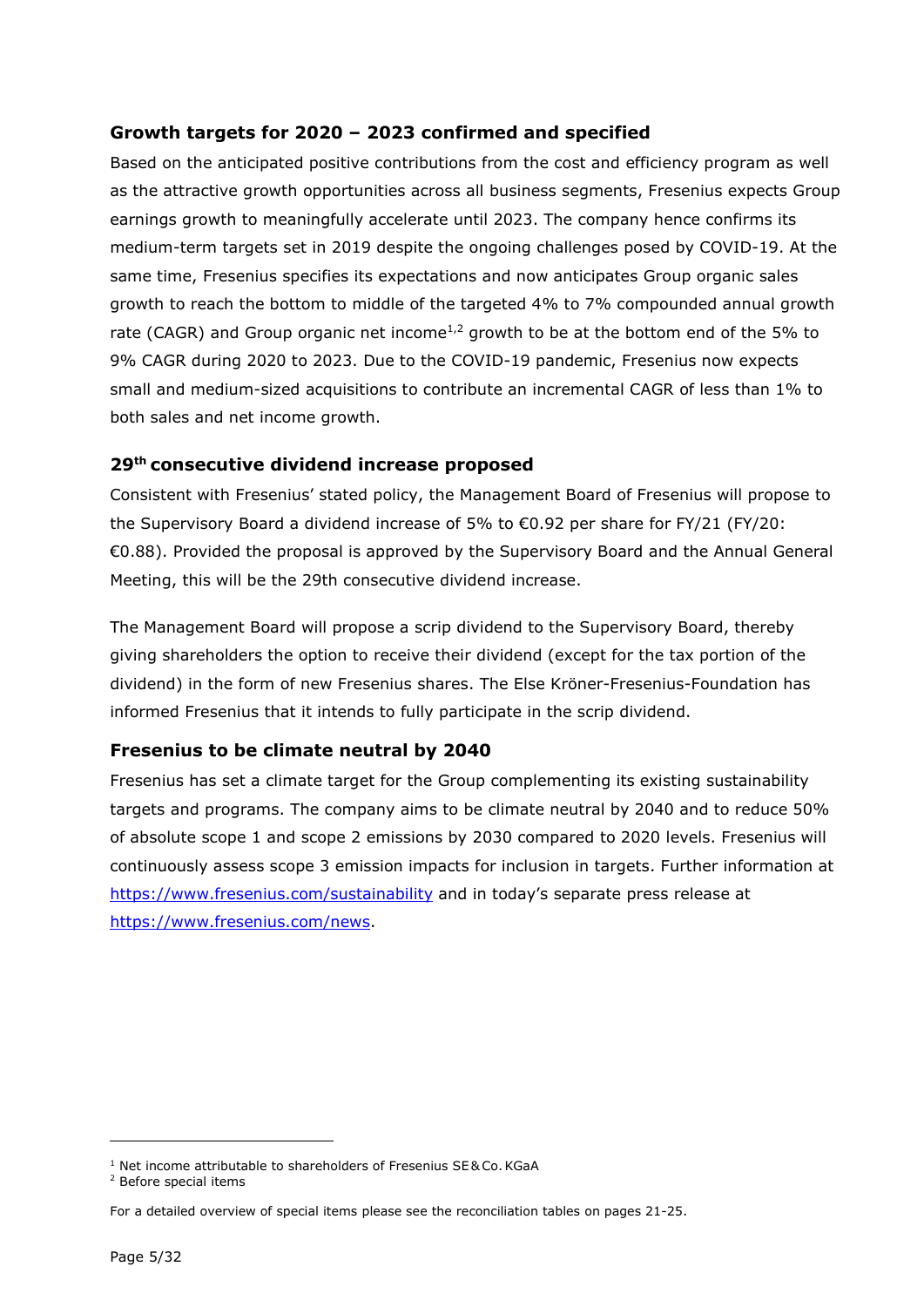#### **5% sales growth in constant currency**

Group **sales** increased by 7% (5% in constant currency) to €9,966 million (Q4/20: €9,304 million). Organic growth was 4%. Acquisitions/divestitures contributed net 1% to sales growth. Currency translation increased sales growth by 2%. Excluding estimated COVID-19 effects<sup>1</sup>, Group sales growth would have been 5% to 6% in constant currency. In FY/21, Group **sales** increased by 3% (5% in constant currency) to €37,520 million (FY/20: €36,277 million). Organic growth was 4%. Acquisitions/divestitures contributed net 1% to sales growth. Currency translation reduced sales growth by 2%. Excluding estimated COVID-19 effects<sup>1</sup>, Group sales growth would have been 5% to 6% in constant currency.

### **5% net income2,3 growth in constant currency**

Group **EBITDA** before special items decreased by 2% (-5% in constant currency) to €1,846 million (Q4/20<sup>2</sup>: €1,886 million). Reported Group EBITDA was €1,868 million (Q4/20: €1,854 million).

In FY/21, Group **EBITDA** before special items decreased by 4% (-2% in constant currency) to €6,854 million (FY/20<sup>2</sup>: €7,132 million). Reported Group EBITDA was €6,825 million (FY/20: €7,100 million).

Group **EBIT** before special items decreased by 7% (-9% in constant currency) to  $\epsilon$ 1,166 million  $(Q4/20^2: \text{\textsterling}1,251$  million). The decrease is primarily due to COVID-19 related headwinds at Fresenius Medical Care. The EBIT margin before special items was 11.7%  $(Q4/20^2: 13.4\%)$ . Reported Group EBIT was €1,123 million  $(Q4/20: €1,024$  million).

In FY/21, Group **EBIT** before special items decreased by 8% (-6% in constant currency) to €4,252 million (FY/20<sup>2</sup>: €4,612 million). The decrease is primarily due to COVID-19 related headwinds at Fresenius Medical Care. The EBIT margin before special items was 11.3%  $(FY/20^2: 12.7\%)$ . Reported Group EBIT was  $\epsilon$ 4,158 million (FY/20:  $\epsilon$ 4,385 million).

<sup>&</sup>lt;sup>1</sup> For estimated COVID-19 effects in Q4/21 and FY/21 please see table on page 19.

<sup>2</sup> Before special items

<sup>&</sup>lt;sup>3</sup> Net income attributable to shareholders of Fresenius SE & Co. KGaA

For a detailed overview of special items please see the reconciliation tables on pages 21-25.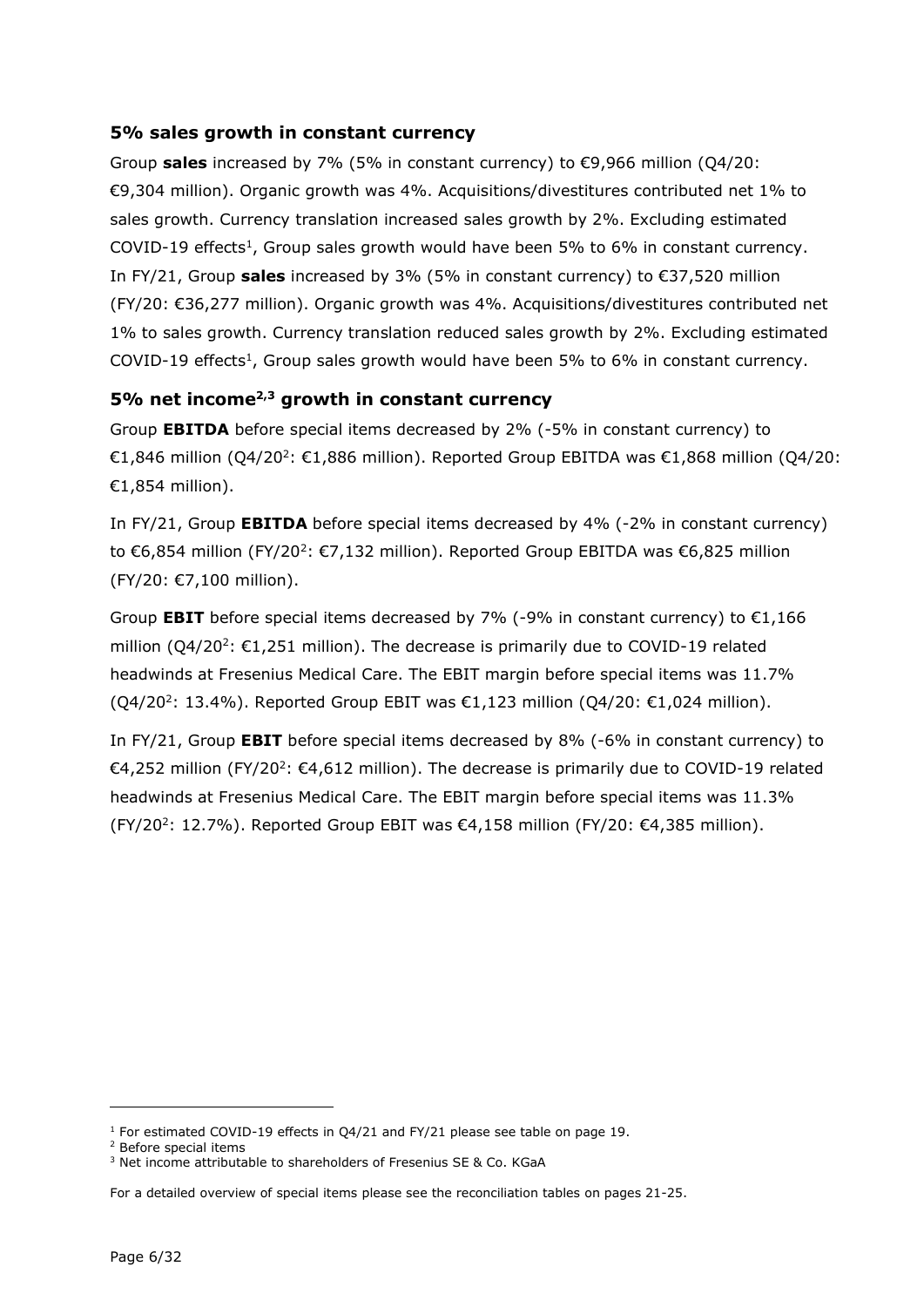Group net interest before special items improved to -€120 million (Q4/20<sup>2</sup>: -€159 million) mainly due to successful refinancing activities. Reported Group net interest improved to -€122 million (Q4/20: -€156 million).

In FY/21, Group **net interest** before special items improved to -€504 million (FY/20<sup>1</sup>: - €654 million) while reported Group net interest improved to -€506 million (FY/20: -€659 million).

The Group **tax rate** before special items was 23.1% (Q4/20<sup>1</sup>: 24.1%) while the reported Group tax rate was 24.2% (Q4/20: 29.4%). In FY/21, the Group **tax rate** before special items was 22.6% (FY/20<sup>1</sup>: 23.1%) while the reported Group tax rate was 22.8% (FY/20: 24.2%).

**Noncontrolling interests** before special items were €283 million (Q4/20<sup>1</sup>: €335 million) of which 90% were attributable to the noncontrolling interests in Fresenius Medical Care. Reported noncontrolling interests were €260 million (Q4/20 reported: €203 million). In FY/21, **noncontrolling interests** before special items were €1,033 million (FY/20<sup>1</sup>: €1,248 million) of which 91% were attributable to the noncontrolling interests in Fresenius Medical Care. Reported noncontrolling interests were €1,001 million (FY/20 reported: €1,116 million).

Group net income<sup>2</sup> before special items increased by 5% (3% in constant currency) to €521 million (Q4/20<sup>1</sup>: €494 million). The increase is driven by the strong development of Fresenius Kabi's Emerging Market business, a good performance at Helios Germany, an excellent finish to the year by Fresenius Vamed and the favorable net interest development. Excluding estimated COVID-19 effects<sup>3</sup>, Group net income<sup>2</sup> before special items would have grown 3% to 7% in constant currency. Reported Group net income<sup>2</sup> increased to €499 million (Q4/20: €410 million).

In FY/21, Group net income<sup>2</sup> before special items increased by 4% (5% in constant currency) to  $\epsilon$ 1,867 million (FY/20<sup>1</sup>:  $\epsilon$ 1,796 million). Excluding estimated COVID-19 effects<sup>3</sup>, Group net income<sup>2</sup> before special items would have grown 6% to 10% in constant currency. Reported Group net income<sup>2</sup> increased to  $\epsilon$ 1,818 million (FY/20:  $\epsilon$ 1,707 million).

<sup>1</sup> Before special items

<sup>2</sup> Net income attributable to shareholders of Fresenius SE & Co. KGaA

<sup>&</sup>lt;sup>3</sup> For estimated COVID-19 effects in Q4/21 and FY/21 please see table on page 19.

For a detailed overview of special items please see the reconciliation tables on pages 21-25.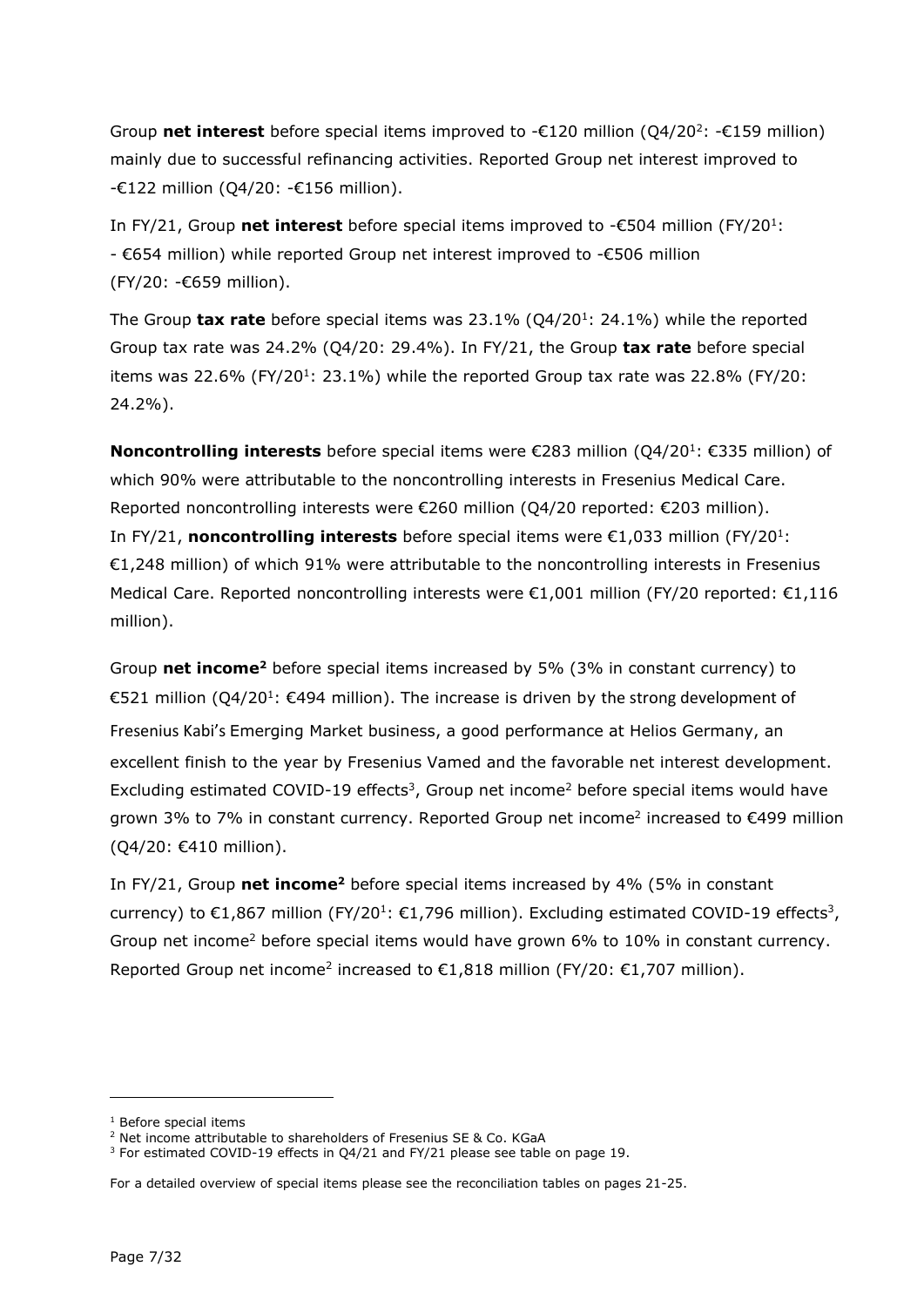**Earnings per share**<sup>1</sup> before special items increased by 5% (2% in constant currency) to €0.94 (Q4/20<sup>2</sup>: €0.88). Reported earnings per share<sup>1</sup> were €0.90 (Q4/20: €0.73). In FY/21, **earnings per share**<sup>1</sup> before special items increased by 4% (5% in constant currency) to €3.35 (FY/20<sup>2</sup>: €3.22). Reported earnings per share<sup>1</sup> were €3.26 (FY/20: €3.06).

#### **Continued investment in growth**

Spending on **property, plant and equipment** was €690 million corresponding to 7% of sales (Q4/20: €856 million; 9% of sales). These investments served primarily for the modernization and expansion of dialysis clinics, production facilities as well as hospitals and day clinics. In FY/21, spending on property, plant and equipment was €2,032 million corresponding to 5% of sales (FY/20:  $\epsilon$ 2.398 million: 7% of sales).

Total **acquisition spending** was €278 million (Q4/20: €251 million). In FY/21, total acquisition spending was €1,085 million (FY/20: €902 million) mainly for the acquisition of the Eugin Group at Fresenius Helios which has been consolidated since April 1, 2021, and the acquisition of dialysis clinics at Fresenius Medical Care.

#### **Strong cash flow development in Q4/21**

Group **operating cash flow** increased by 26% to  $\epsilon$ 1,749 million (Q4/20:  $\epsilon$ 1,390 million) with an improved margin of 17.5% (Q4/20: 14.9%) mainly due to stringent working capital management. The good operating performance at Helios Spain, Fresenius Vamed and Fresenius Kabi also contributed to the positive development. Free cash flow before acquisitions and dividends increased to €1,075 million (Q4/20: €590 million). **Free cash flow after acquisitions and dividends** increased to €841 million (Q4/20: €329 million).

In FY/21, Group **operating cash flow** decreased to €5,078 million (FY/20: €6,549 million) with a margin of 13.5% (FY/20: 18.1%) mainly due to the U.S. government's advanced payments received in 2020 and the partial recoupment of these payments in 2021 at Fresenius Medical Care.

Free cash flow before acquisitions and dividends decreased to €3,061 million (FY/20: €4,183 million). **Free cash flow after acquisitions and dividends** decreased to €1,193 million (FY/20: €2,478 million).

<sup>&</sup>lt;sup>1</sup> Net income attributable to shareholders of Fresenius SE & Co. KGaA

<sup>2</sup> Before special items

For a detailed overview of special items please see the reconciliation tables on pages 21-25.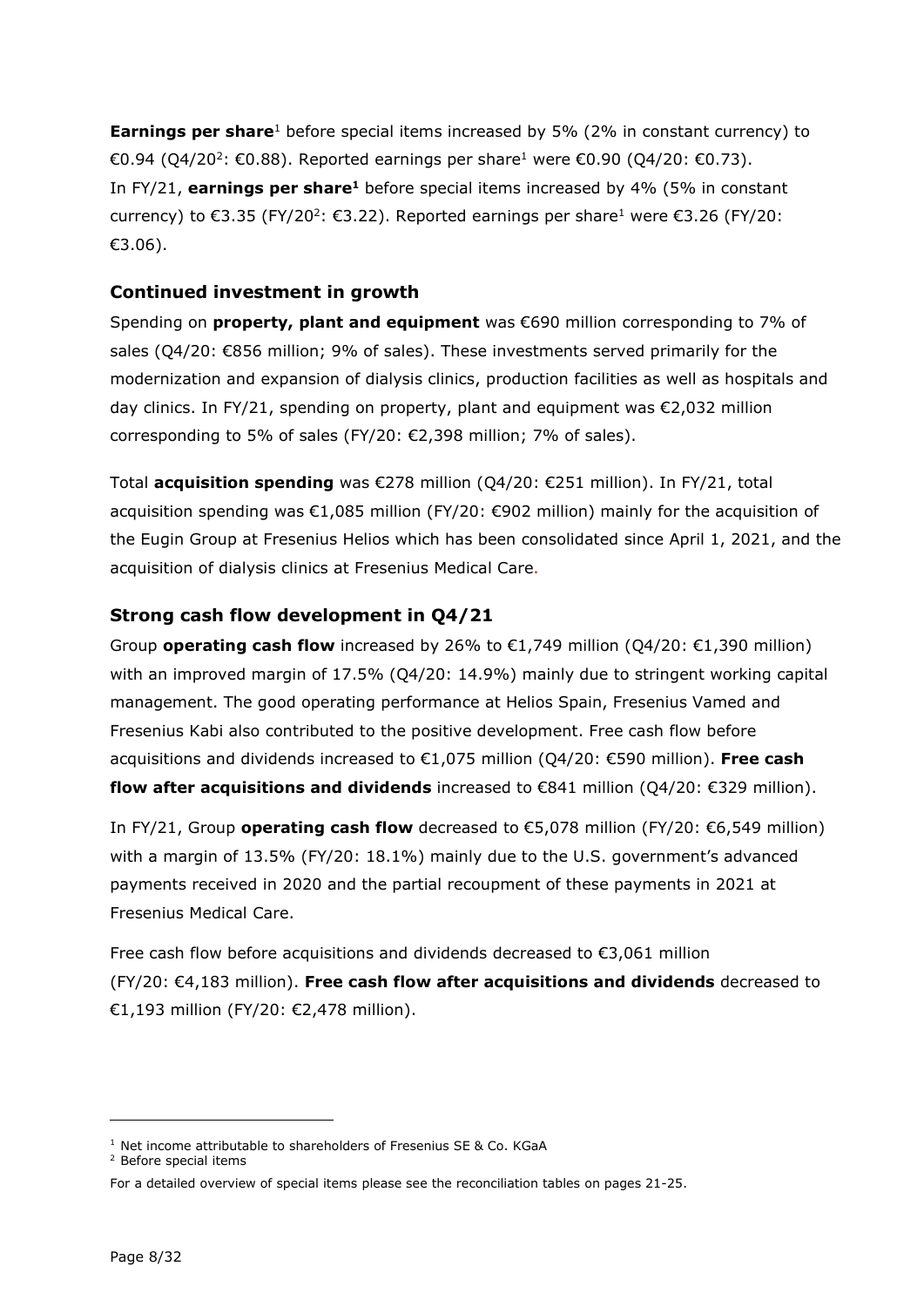#### **Solid balance sheet structure**

Group **total assets** increased by 8% (4% in constant currency) to €71,962 million (Dec. 31, 2020: €66,646 million). The increase is mainly due to currency translation effects, acquisitions as well as the expansion of business activities. Current assets increased by 11% (8% in constant currency) to  $\epsilon$ 17,461 million (Dec. 31, 2020:  $\epsilon$ 15,772 million) driven by the increase of cash and cash equivalents, trade accounts receivables and inventories. Noncurrent assets increased by 7% (3% in constant currency) to  $\epsilon$ 54,501 million (Dec. 31, 2020: €50,874 million).

**Total shareholders' equity** increased by 13% (7% in constant currency) to €29,288 million (Dec. 31, 2020: €26,023 million). The increase is due to currency translation effects as well as the good net income development. The equity ratio was 40.7% (Dec. 31, 2020: 39.0%).

Group **debt** increased by 5% (2% in constant currency) to €27,155 million (Dec. 31, 2020: €25,913 million). Group **net debt** increased by 1% (-1% in constant currency) to €24,391 million (Dec. 31, 2020: €24,076 million).

As of December 31, 2021, the **net debt/EBITDA** ratio increased to 3.51x<sup>1,2</sup> (Dec. 31, 2020:  $3.44x^{1,2}$ ) driven by COVID-19 effects weighing on EBITDA.

### **Increased number of employees**

As of December 31, 2021, the Fresenius Group had 316,078 employees worldwide (September 30, 2021: 314,852).

<sup>&</sup>lt;sup>1</sup> At LTM average exchange rates for both net debt and EBITDA; pro forma closed acquisitions/divestitures; including lease liabilities

<sup>2</sup> Before special items

For a detailed overview of special items please see the reconciliation tables on pages 21-25.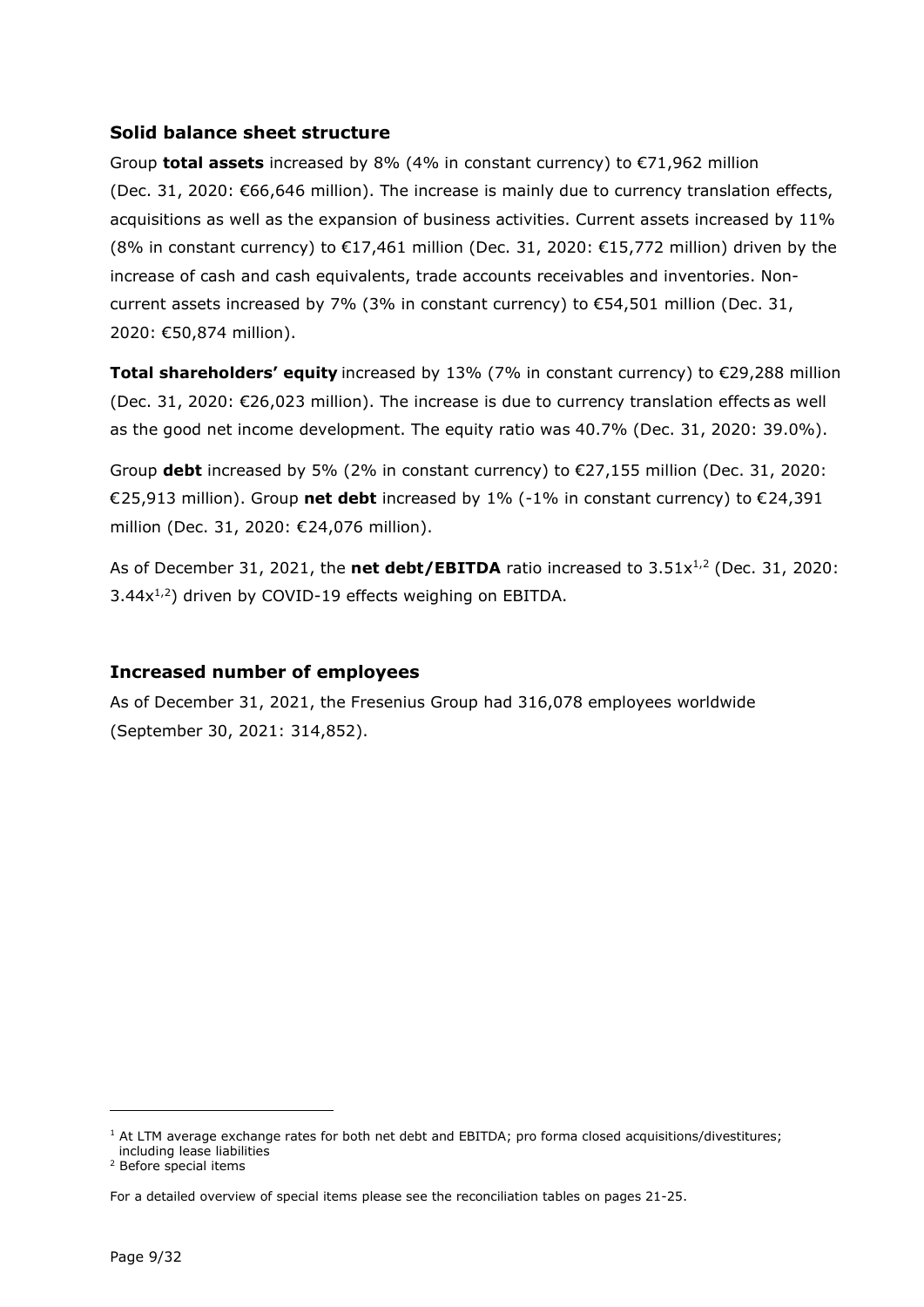# **Business Segments**

#### **Fresenius Medical Care (Financial data according to Fresenius Medical Care press release)**

Fresenius Medical Care is the world's largest provider of products and services for individuals with renal diseases. As of December 31, 2021, Fresenius Medical Care was treating 345,425 patients in 4,171 dialysis clinics. Along with its core business, the Renal Care Continuum, the company focuses on expanding in complementary areas and in the field of critical care.

| $\epsilon$ in millions         | Q4/21 | Q4/20 | Growth | Growth<br>in constant<br>currency | $Q1 - 4/21$ | $Q1 - 4/20$ | Growth | Growth<br>in constant<br>currency |
|--------------------------------|-------|-------|--------|-----------------------------------|-------------|-------------|--------|-----------------------------------|
| Sales                          | 4,647 | 4,400 | 6%     | 3%                                | 17,619      | 17,859      | $-1%$  | 2%                                |
| EBITDA <sup>1</sup>            | 891   | 1,043 | $-15%$ | $-18%$                            | 3,501       | 4,090       | $-14%$ | $-12%$                            |
| EBIT <sup>1</sup>              | 492   | 657   | $-25%$ | $-28%$                            | 1,915       | 2,499       | $-23%$ | $-21%$                            |
| Net income <sup>1, 2</sup>     | 263   | 372   | $-29%$ | $-32%$                            | 1,018       | 1,359       | $-25%$ | $-23%$                            |
| Employees<br>(Dec. 31/Dec. 31) |       |       |        |                                   | 130,251     | 133,129     | $-2%$  |                                   |

- **Business development significantly impacted by COVID-19 in 2021, effects are expected to continue into 2022**
- **Decline in excess mortality in the fourth quarter**
- **Return to earnings growth in 2022 targeted**

**Sales** increased by 6% (3% in constant currency) to €4,647 million (Q4/20: €4,400 million). Currency translation increased sales growth by 3%. Organic growth was 2%.

Acquisitions/divestitures contributed net 1% to sales growth.

In FY/21, sales decreased by 1% (increased by 2% in constant currency) to  $\epsilon$ 17,619 million (FY/20: €17,859 million). Currency translation decreased sales growth by 3%. Organic growth was 1%. Acquisitions/divestitures contributed net 1% to sales growth.

**EBIT** decreased by 3% (-7% in constant currency) to €449 million (Q4/20: €462 million) resulting in a margin of 9.7% (Q4/20: 10.5%). EBIT before special items decreased by 25% (-28% in constant currency) to €492 million (Q4/20: €657 million), resulting in a margin of 10.6% (Q4/20: 14.9%). The decline was mainly due to a remeasurement effect on the fair value of investments, higher labor cost, the adverse COVID-19-related net effects and inflationary materials cost increases. These effects were only slightly mitigated by an improved U.S. payor mix, in particular due to an increased number of patients with Medicare Advantage coverage.

<sup>1</sup> Before special items

<sup>&</sup>lt;sup>2</sup> Net income attributable to shareholders of Fresenius Medical Care AG & Co. KGaA

For a detailed overview of special items please see the reconciliation tables on pages 21-25.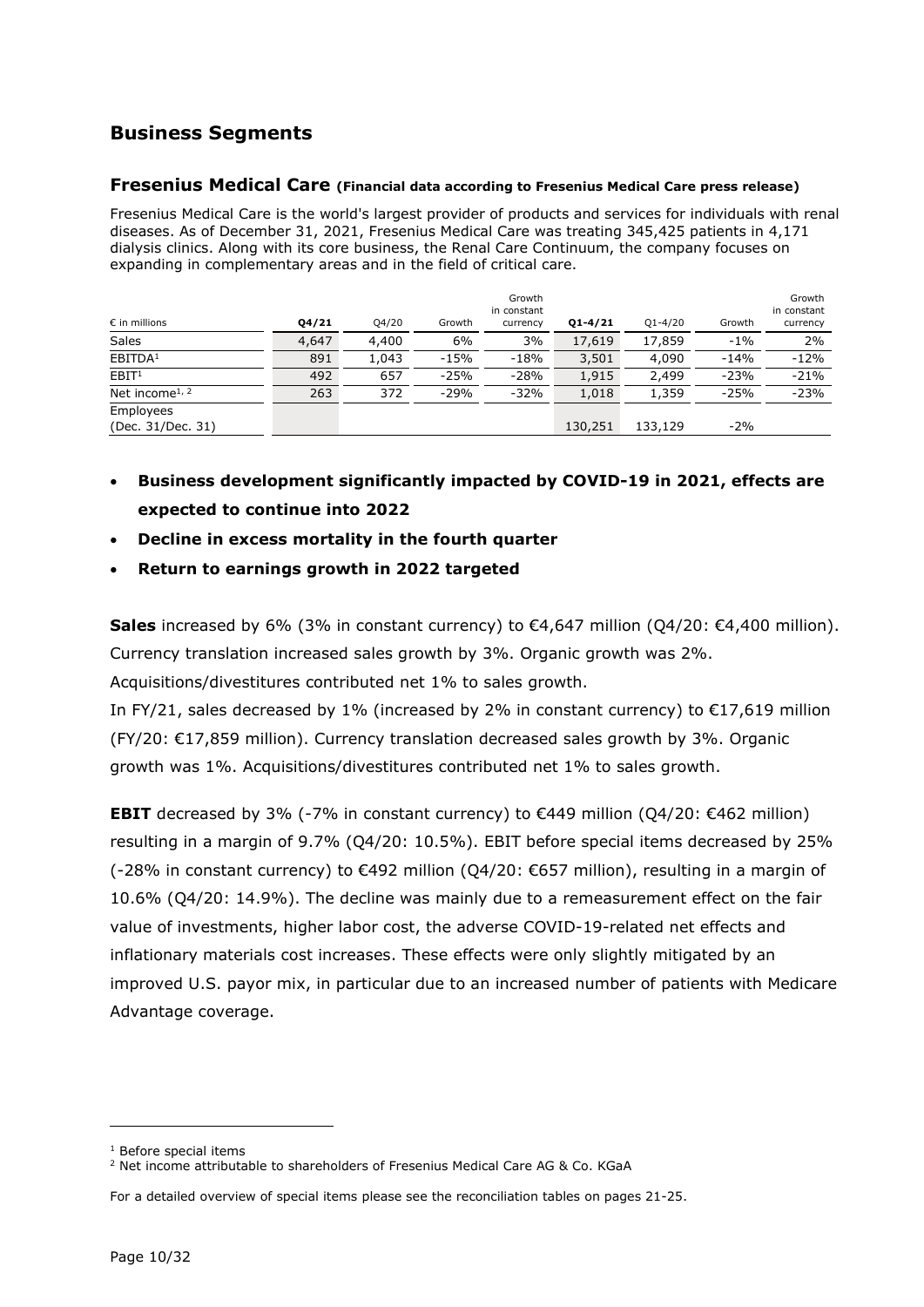In FY/21, EBIT decreased by 20% (-17% in constant currency) to  $\epsilon$ 1,852 million (FY/20: €2,304 million) resulting in a margin of 10.5% (FY/20: 12.9%). EBIT before special items decreased by 23% (-21% in constant currency) to €1,915 million (FY/20: €2,499 million), resulting in a margin of 10.9% (FY/20: 14.0%).

**Net income<sup>1</sup>** increased by 29% (23% in constant currency) to €229 million (Q4/20: €177 million). Net income<sup>1</sup> before special items decreased by 29%  $(-32%$  in constant currency) to €263 million (Q4/20: €372 million) mainly due to the mentioned negative effects on operating income. In FY/21, net income<sup>1</sup> decreased by 17% (-14% in constant currency) to €969 million (FY/20: €1,164 million). Net income<sup>1</sup> before special items decreased by 25% (-23% in constant currency) to  $\epsilon$ 1,018 million (FY/20:  $\epsilon$ 1,359 million).

**Operating cash flow** was €669 million (Q4/20: €584 million) with a margin of 14.4% (Q4/20: 13.3%). The increase was mainly due to improved working capital including contributions from FME25 and U.S. federal relief funding, partially offset by continued recoupment of the U.S. government's payments received in 2020 under the CARES Act and lower tax payments related to COVID-19 reliefs in the prior year. In FY/21, operating cash flow was €2,489 million (FY/20: €4,233 million) with a margin of 14.1% (FY/20: 23.7%).

For FY/22, Fresenius Medical Care expects revenue<sup>2</sup> and net income<sup>1,3</sup> to grow at low- to mid-single-digit percentage rates in constant currency<sup>4</sup>. For the underlying assumptions please see Fresenius Medical Care's press release at [www.freseniusmedicalcare.com.](http://www.freseniusmedicalcare.com/)

For further information, please see Fresenius Medical Care's press release at [www.freseniusmedicalcare.com.](http://www.freseniusmedicalcare.com/)

<sup>&</sup>lt;sup>1</sup> Net income attributable to shareholders of Fresenius Medical Care AG & Co. KGaA

<sup>&</sup>lt;sup>2</sup> FY/21 base: €17,619 million

 $3$  FY/21 base:  $\epsilon$ 1,018 million, before special items; FY/22 before special items

<sup>4</sup> These targets are based on the 2021 results excluding the costs related to FME25 of €49 million (for net income). They are based on the outlined assumptions [\(http://www.freseniusmedicalcare.com\)](http://www.freseniusmedicalcare.com/), in constant currency and exclude special items. Special items include further costs related to FME25 and other effects that are unusual in nature and have not been foreseeable or not foreseeable in size or impact at the time of giving guidance.

For a detailed overview of special items please see the reconciliation tables on pages 21-25.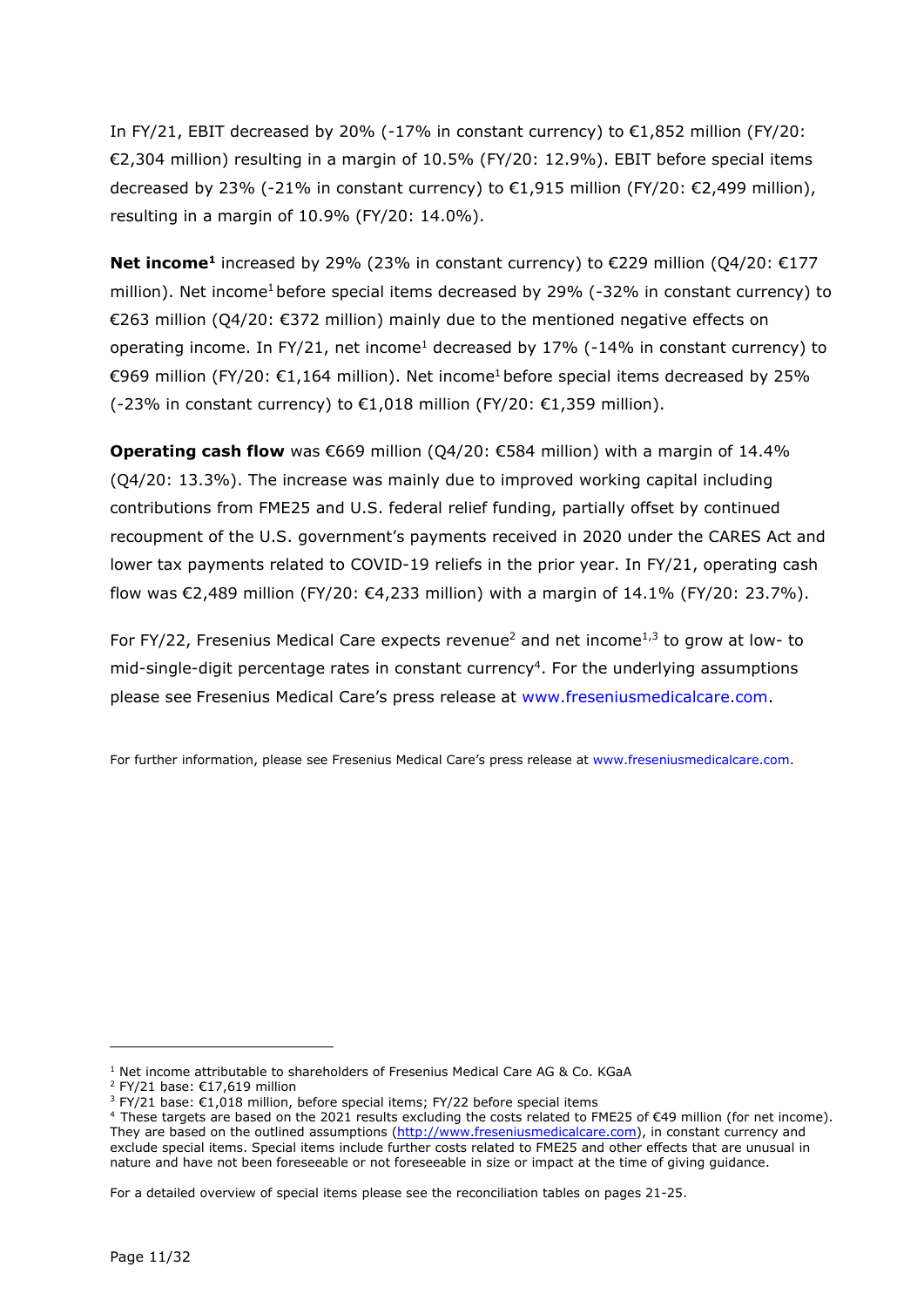#### **Fresenius Kabi**

Fresenius Kabi offers intravenously administered generic drugs, clinical nutrition and infusion therapies for seriously and chronically ill patients in the hospital and outpatient environments. The company is also a leading supplier of medical devices and transfusion technology products. In the biosimilars business, Fresenius Kabi develops products with a focus on oncology and autoimmune diseases..

| $\epsilon$ in millions         | Q4/21 | Q4/20 | Growth | Growth<br>in constant<br>currency | $Q1 - 4/21$ | $Q1 - 4/20$ | Growth | Growth<br>in constant<br>currency |
|--------------------------------|-------|-------|--------|-----------------------------------|-------------|-------------|--------|-----------------------------------|
| Sales                          | 1,823 | 1,815 | 0%     | $-2%$                             | 7,193       | 6,976       | 3%     | 4%                                |
| EBITDA <sup>1</sup>            | 407   | 344   | 18%    | 13%                               | 1,601       | 1,490       | 7%     | 9%                                |
| EBIT <sup>1</sup>              | 279   | 236   | 18%    | 12%                               | 1,153       | 1,095       | 5%     | 7%                                |
| Net income $1,2$               | 178   | 148   | 20%    | 13%                               | 778         | 730         | 7%     | 8%                                |
| Employees<br>(Dec. 31/Dec. 31) |       |       |        |                                   | 41,397      | 40,519      | 2%     |                                   |

- **Good performance in Q4 supported by COVID-driven demand, not expected to continue through 2022**
- **North America with positive organic sales and EBIT growth despite supply chain challenges**
- **Asia-Pacific with anticipated organic sales decline due to price effects in China post successful participation in NVBP tenders**
- **Separate reporting of Biosimilars sales starting Q1/22**

**Sales** remained on previous year's level (decreased by -2% in constant currency) at €1,823 million ( $Q4/20$ :  $\epsilon$ 1,815 million). Organic growth was -1%. Divestitures reduced sales growth by 1%. Positive currency translation effects (2%) were mainly related to the appreciation of the U.S. dollar and the Chinese yuan against the Euro.

In FY/21, sales increased by 3% (4% in constant currency) to  $\epsilon$ 7,193 million (FY/20:  $\epsilon$ 6,976 million). Organic growth was 4%. Negative currency translation effects of 1% were mainly related to the weakness of the U.S. dollar.

Sales in **North America** increased by 7% (organic growth: 2%) to €589 million (Q4/20: €549 million) driven by COVID-19 related extra demand. In FY/21, sales in North America decreased by 5% (organic growth: -2%) to €2,258 million (FY/20: €2,376 million).

Sales in **Europe** decreased by 2% (organic growth: 0%) to €664 million (Q4/20: €680 million) mainly due to the high prior-year base. In FY/21, sales in Europe increased by 3% (organic growth: 3%) to  $\epsilon$ 2,544 million (FY/20:  $\epsilon$ 2,458 million).

<sup>1</sup> Before special items

<sup>&</sup>lt;sup>2</sup> Net income attributable to shareholders of Fresenius SE & Co. KGaA

For a detailed overview of special items please see the reconciliation tables on pages 21-25.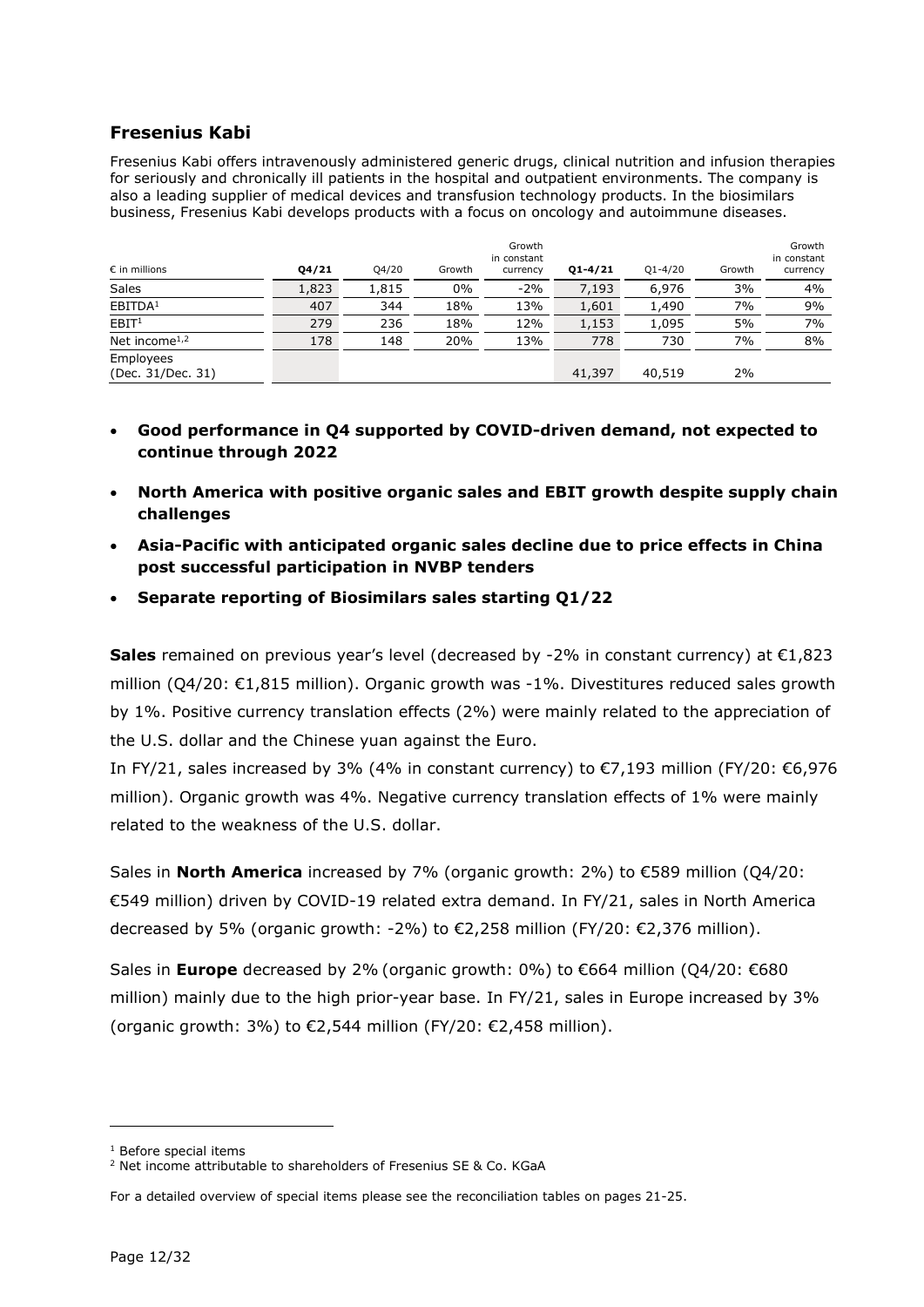Sales in **Asia-Pacific** decreased by 8% (organic growth: -13%) to €395 million (Q4/20: €428 million) due to the anticipated negative price effects from successful participation in NVBP (National Volume-Based Purchasing) tenders as well as the exceptionally high prioryear base. In FY/21, sales in Asia-Pacific increased by 10% (organic growth: 8%) to €1,643 million (FY/20: €1,497 million).

Sales in **Latin America/Africa** increased by 11% (organic growth: 12%) to €175 million (Q4/20: €158 million) due to ongoing COVID-19 related extra demand. In FY/21, sales in Latin America/Africa increased by 16% (organic growth: 23%) to €748 million (FY/20: €645 million).

**EBIT** before special items increased by  $18\%$  ( $12\%$  in constant currency) to  $\epsilon$ 279 million  $(Q4/20^1: \epsilon 236$  million) with a margin of 15.3%  $(Q4/20^1: 13.0\%)$ . The excellent performance is primarily due to COVID-19 related extra demand, and cost savings in the Asia-Pacific region, mainly in China. The ongoing competitive situation, supply chain challenges, the flowthrough effects of tenders in China were headwinds. There were broadly offsetting one time effects across the regions.

In FY/21, EBIT before special items increased by 5% (7% in constant currency) to €1,153 million (FY/20<sup>1</sup>: €1,095 million) with a margin of 16.0% (FY/20<sup>1</sup>: 15.7%).

**Net income**<sup>1,2</sup> increased by 20% (13% in constant currency) to €178 million (Q4/20<sup>1</sup>: €148 million). In FY/21, net income<sup>1,2</sup> increased by 7% (8% in constant currency) to €778 million (FY/20<sup>1</sup>: €730 million).

**Operating cash flow** increased by 9% to €335 million (Q4/20: €307 million) with a margin of 18.4% (Q4/20: 16.9%) mainly due to a healthy operational performance. In FY/21, operating cash flow increased by 5% to  $\epsilon$ 1,203 million (FY/20:  $\epsilon$ 1,143 million) with a margin of 16.7% (FY/20: 16.4%).

For FY/22, Fresenius Kabi expects organic sales<sup>3</sup> growth in a low-single-digit percentage range. Constant currency EBIT<sup>4</sup> is expected to decline in a high-single- to low-double-digit percentage range. Both sales and EBIT outlook include expected COVID-19 effects.

Starting Q1/22, the sales of the Biosimilars business will be reported on a quarterly basis.

<sup>1</sup> Before special items

<sup>&</sup>lt;sup>2</sup> Net income attributable to shareholders of Fresenius SE & Co. KGaA

 $3$  FY/21 base:  $C$ 7,193 million

 $4$  FY/21 base:  $\epsilon$ 1,153 million, before special items, FY/22 before special items

For a detailed overview of special items please see the reconciliation tables on pages 21-25.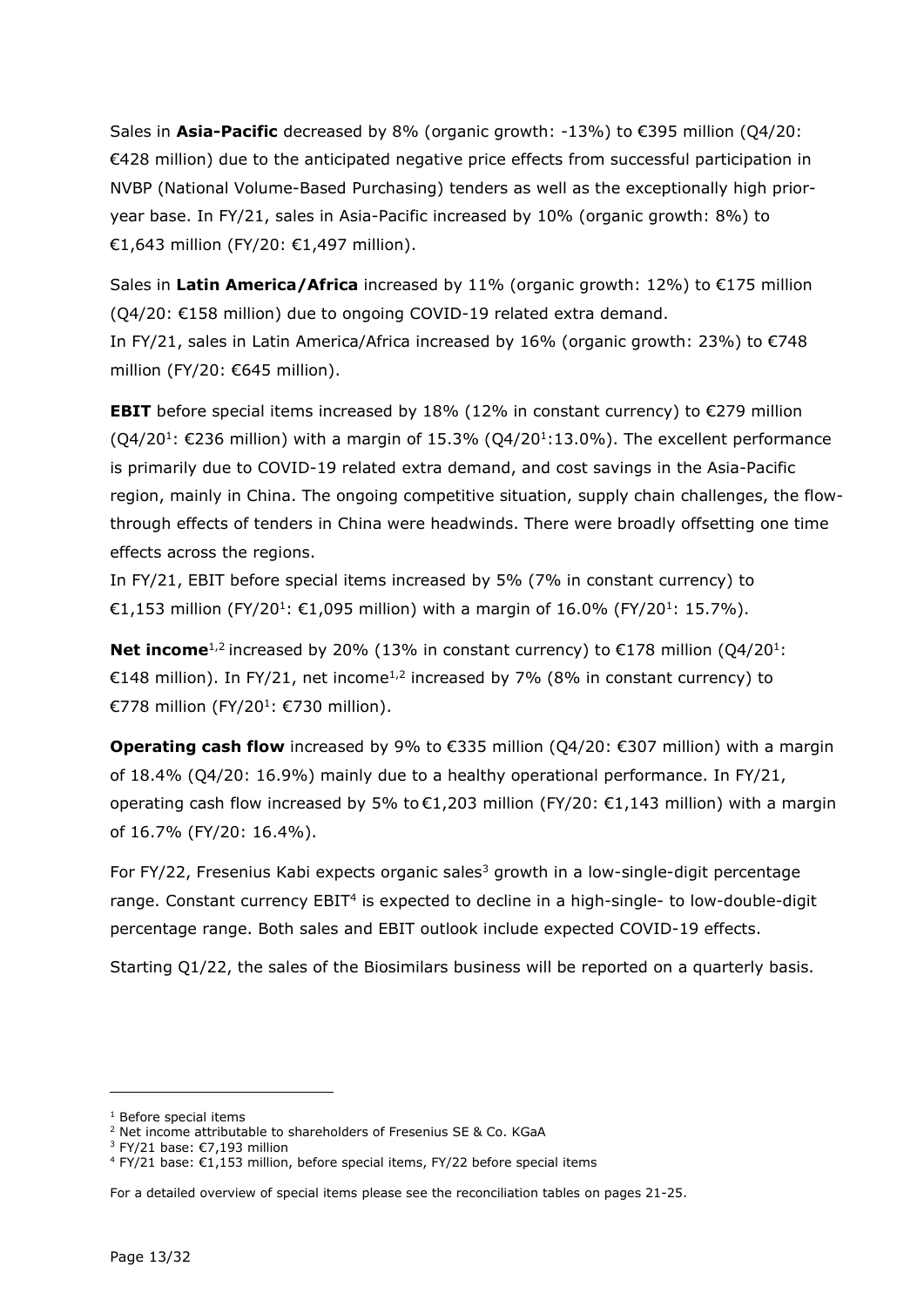#### **Fresenius Helios**

Fresenius Helios is Europe's leading private hospital operator. The company comprises Helios Germany and Helios Spain (Quirónsalud) and the Eugin Group. Helios Germany operates 90 hospitals, ~130 outpatient centers and 6 prevention centers. Quirónsalud operates 49 hospitals in Spain as well as 88 outpatient centers and ~300 occupational risk prevention centers. In addition, the company is active in Latin America with 7 hospitals and as a provider of medical diagnostics.

| $\epsilon$ in millions                 | Q4/21 | Q4/20 | Growth | Growth<br>in constant<br>currency | $Q1 - 4/21$ | $Q1 - 4/20$ | Growth | Growth<br>in constant<br>currency |
|----------------------------------------|-------|-------|--------|-----------------------------------|-------------|-------------|--------|-----------------------------------|
| Sales                                  | 2,882 | 2,637 | 9%     | 9%                                | 10,891      | 9,818       | 11%    | 11%                               |
| EBITDA <sup>1</sup>                    | 469   | 443   | 5%     | 6%                                | 1,600       | 1,470       | 9%     | 9%                                |
| EBIT <sup>1</sup>                      | 339   | 328   | 3%     | 3%                                | 1,127       | 1,025       | 10%    | 10%                               |
| Net income <sup><math>1,2</math></sup> | 227   | 225   | 1%     | 1%                                | 728         | 666         | 9%     | 10%                               |
| Employees<br>(Dec. 31/Dec. 31)         |       |       |        |                                   | 123,484     | 116,952     | 6%     |                                   |

- **Sales growth at Helios Germany driven by increasing admissions and acquisitions**
- **Helios Spain with strong organic sales growth; EBIT growth influenced by exceptionally high prior-year base**
- **Separate reporting of Fertility Services starting Q1/22**

**Sales** increased by 9% (9% in constant currency) to €2,882 million (Q4/20: €2,637 million). Organic growth was 5%. Acquisitions contributed 4% to sales growth. In FY/21, sales increased by 11% (11% in constant currency) to €10,891 million (FY/20: €9,818 million). Organic growth was 7%. Acquisitions contributed 4% to sales growth.

Sales of **Helios Germany** increased by 7% (organic growth: 4%) to €1,745 million (Q4/20: €1,637 million) primarily driven by increasing admissions. Acquisitions contributed 3% to sales growth. In FY/21, sales of Helios Germany increased by 6% (organic growth: 2%) to €6,733 million (FY/20: €6,340 million). Acquisitions contributed 4% to sales growth.

Sales of **Helios Spain** increased by 9% (9% in constant currency) to €1,084 million (Q4/20: €999 million). Organic growth of 9% was driven by the continuous high level of treatment activity and a consistently high level of demand for the occupational risk prevention services as well as good contributions from Latin America. In FY/21, sales of Helios Spain increased by 16% (17% in constant currency) to €4,021 million (FY/20: €3,475 million). Organic growth was 15%. Acquisitions contributed 2% to sales growth.

<sup>1</sup> Before special items

<sup>&</sup>lt;sup>2</sup> Net income attributable to shareholders of Fresenius SE & Co. KGaA

For a detailed overview of special items please see the reconciliation tables on pages 21-25.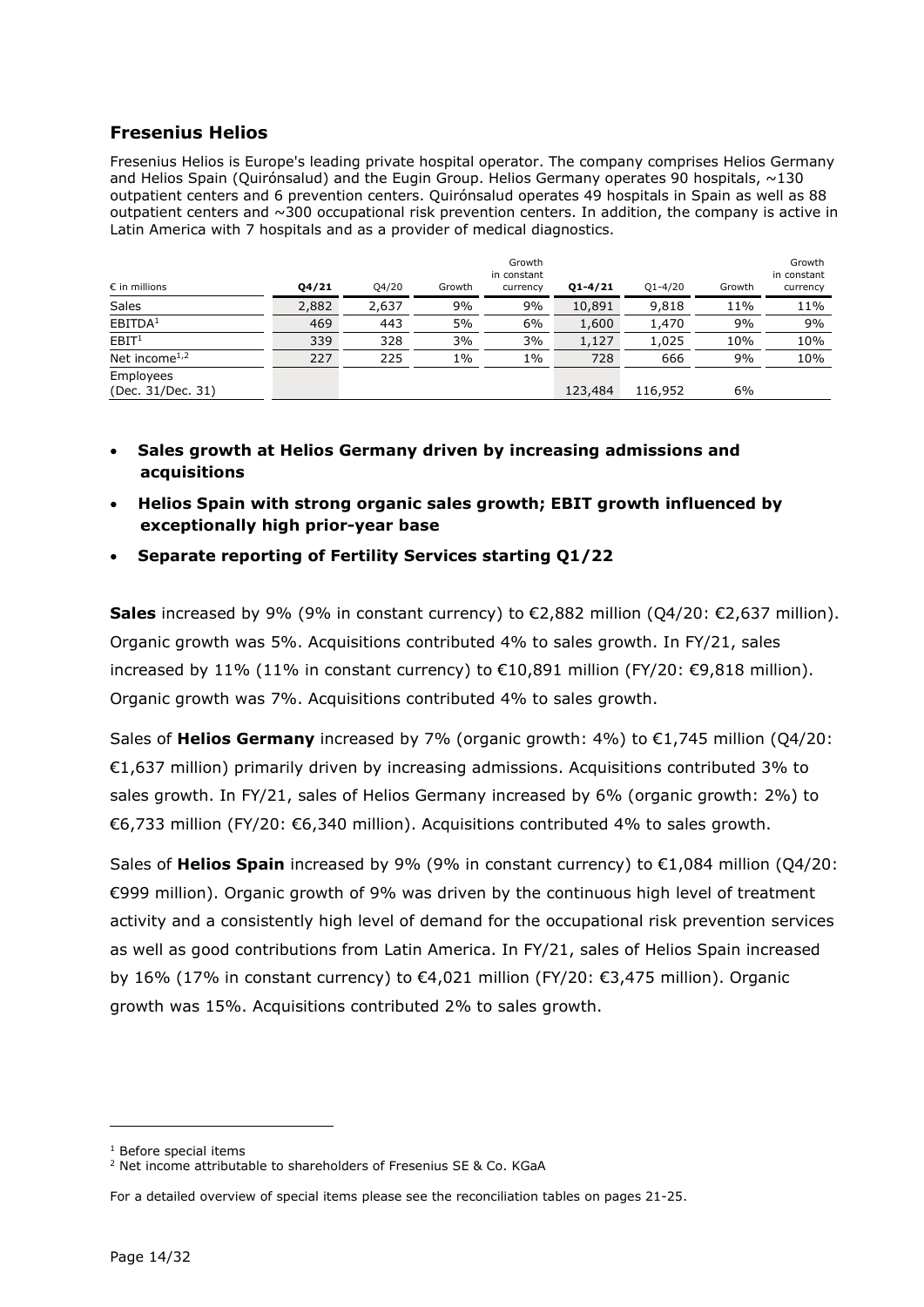**EBIT<sup>1</sup>** of Fresenius Helios increased by 3% (3% in constant currency) to €339 million  $(Q4/20: €328$  million) with a margin<sup>1</sup> of 11.8%  $(Q4/20: 12.4%$ ).

In FY/21, EBIT<sup>1</sup> of Fresenius Helios increased by 10% (10% in constant currency) to  $\epsilon$ 1,127 million (FY/20: €1,025 million) with a margin<sup>1</sup> of 10.3% (FY/20: 10.4%).

EBIT<sup>1</sup> of **Helios Germany** increased by 9% to €171 million (Q4/20: €157 million) with a margin<sup>1</sup> of 9.8% (Q4/20: 9.6%) driven by the positive business development as well as the compensation for COVID-19 related revenue shortfalls. In FY/21,  $EBIT<sup>1</sup>$  of Helios Germany increased by 2% to €613 million (FY/20: €602 million) with a margin<sup>1</sup> of 9.1% (FY/20: 9.5%).

EBIT<sup>1</sup> of **Helios Spain** increased by 2% (3% in constant currency) to €162 million (Q4/20: €159 million) with a margin<sup>1</sup> of 14.9% (Q4/20: 15.9%). EBIT growth was influenced by the exceptionally high prior-year base. In addition, higher costs for personnel, personal protective equipment and selected medical products, among others, had a negative impact. In FY/21, EBIT<sup>1</sup> of Helios Spain increased by 22% (24% in constant currency) to  $\epsilon$ 514 million  $(FY/20: €420$  million) with a margin<sup>1</sup> of 12.8% (FY/20: 12.1%).

**Net income1,2** increased by 1% to €227 million (Q4/20: €225 million). In FY/21, net income<sup>1,2</sup> increased by 9% to €728 million (FY/20: €666 million).

**Operating cash flow** increased to €609 million (Q4/20: €434 million) with a margin of 21.1% (Q4/20: 16.5%) driven by the positive business development as well as stringent working capital management. In FY/21, operating cash flow increased to  $\epsilon$ 1,204 million (FY/20: €1,149 million) with a margin of 11.1% (FY/20: 11.7%).

For  $FY/22$ , Fresenius Helios expects organic sales<sup>3</sup> growth in a low- to mid-single-digit percentage range and constant currency EBIT<sup>4</sup> growth in a mid-single-digit percentage range. Both sales and EBIT outlook include expected COVID-19 effects.

The **Eugin Group** contributed €133 million to sales and €19 million EBIT in 2021, with firsttime consolidation effective April 1, 2021. Starting Q1/22, sales and EBIT of the Eugin Group will be reported under "Fertility Services" on a quarterly basis.

<sup>1</sup> Before special items

<sup>&</sup>lt;sup>2</sup> Net income attributable to shareholders of Fresenius SE & Co. KGaA

<sup>&</sup>lt;sup>3</sup> FY/21 base: €10,891 million

<sup>4</sup> FY/21 base: €1,127 million, FY/22 before special items

For a detailed overview of special items please see the reconciliation tables on pages 21-25.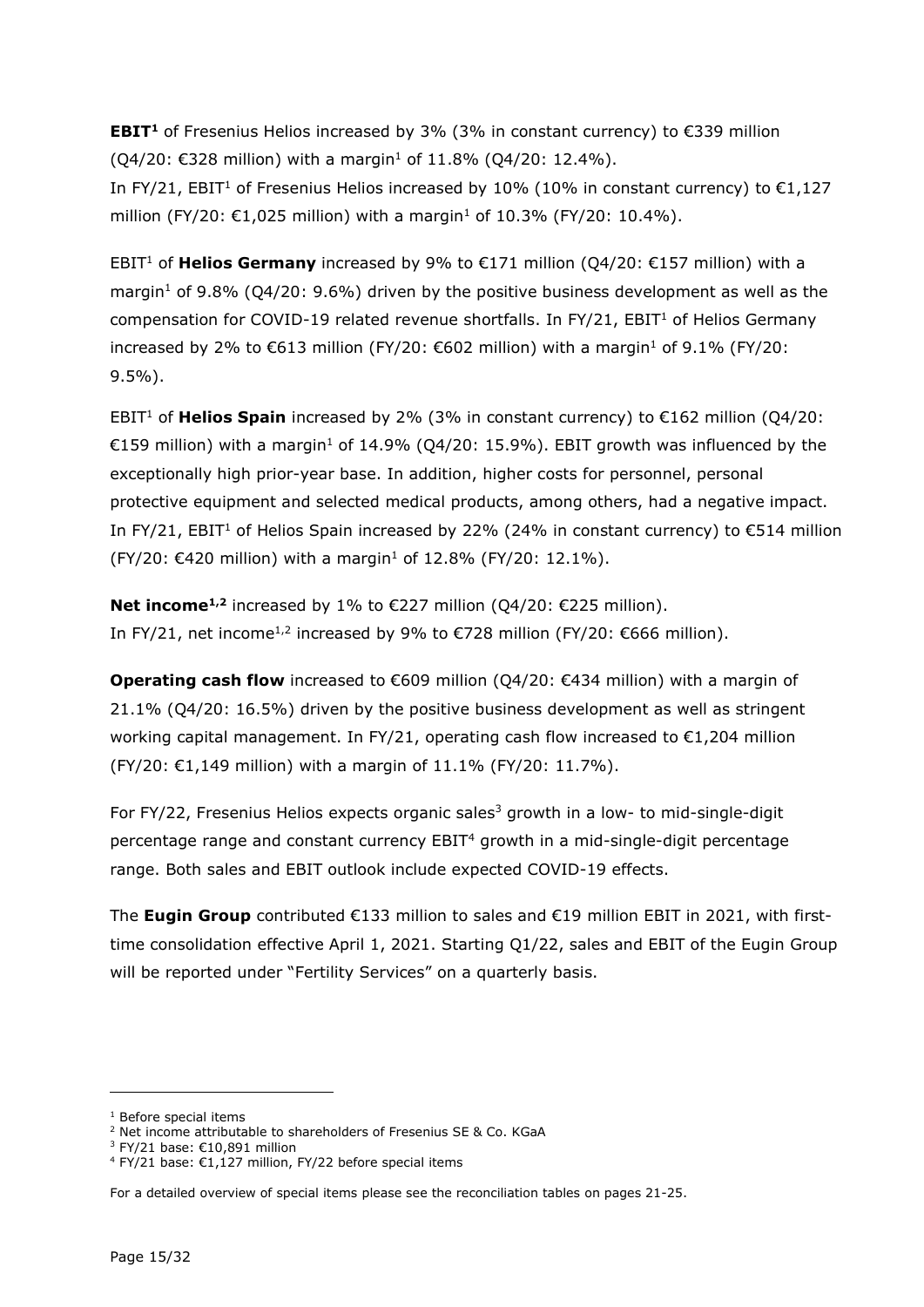### **Fresenius Vamed**

Fresenius Vamed manages projects and provides services for hospitals and other health care facilities worldwide and is a leading post-acute care provider in Central Europe. The portfolio ranges along the entire value chain: from project development, planning, and turnkey construction, via maintenance and technical management to total operational management..

| $\epsilon$ in millions                 | Q4/21 | Q4/20 | Growth | Growth<br>in constant<br>currency | $Q1 - 4/21$ | $Q1 - 4/20$ | Growth | Growth<br>in constant<br>currency |
|----------------------------------------|-------|-------|--------|-----------------------------------|-------------|-------------|--------|-----------------------------------|
| <b>Sales</b>                           | 748   | 577   | 30%    | 29%                               | 2,297       | 2,068       | 11%    | 11%                               |
| EBITDA <sup>1</sup>                    | 91    | 62    | 47%    | 47%                               | 191         | 113         | 69%    | 69%                               |
| EBIT <sup>1</sup>                      | 66    | 39    | 69%    | 69%                               | 101         | 29          | $- -$  | $- -$                             |
| Net income <sup><math>1,2</math></sup> | 49    | 25    | 96%    | 96%                               | 67          |             | $- -$  | $- -$                             |
| Employees<br>(Dec. 31/Dec. 31)         |       |       |        |                                   | 19,721      | 19,414      | 2%     |                                   |

- **Strong finish to the year with excellent organic sales and EBIT growth**
- **Project business recovering back to the typical phasing with a strong Q4**
- **Rehabilitation business developing steadily despite continuous COVID-19 impact; technical service business remains robust**

**Sales** increased by 30% (29% in constant currency) to €748 million (Q4/20: €577 million). Organic growth was 29%. In FY/21, sales increased by 11% (11% in constant currency) to €2,297 million (FY/20: €2,068 million). Organic growth was 11%.

Sales in the **service business** increased by 12% to €415 million (Q4/20: €372 million). Sales in the **project business** increased by 62% to €333 million (Q4/20: €205 million), driven by the good operating performance across all regions.

In FY/21, sales in the service business increased by 10% to €1,580 million (FY/20: €1,435 million). Sales in the project business increased by 13% to  $\epsilon$ 717 million (FY/20:  $\epsilon$ 633 million).

<sup>1</sup> Before special items

<sup>2</sup> Net income attributable to shareholders of VAMED AG

For a detailed overview of special items please see the reconciliation tables on pages 21-25.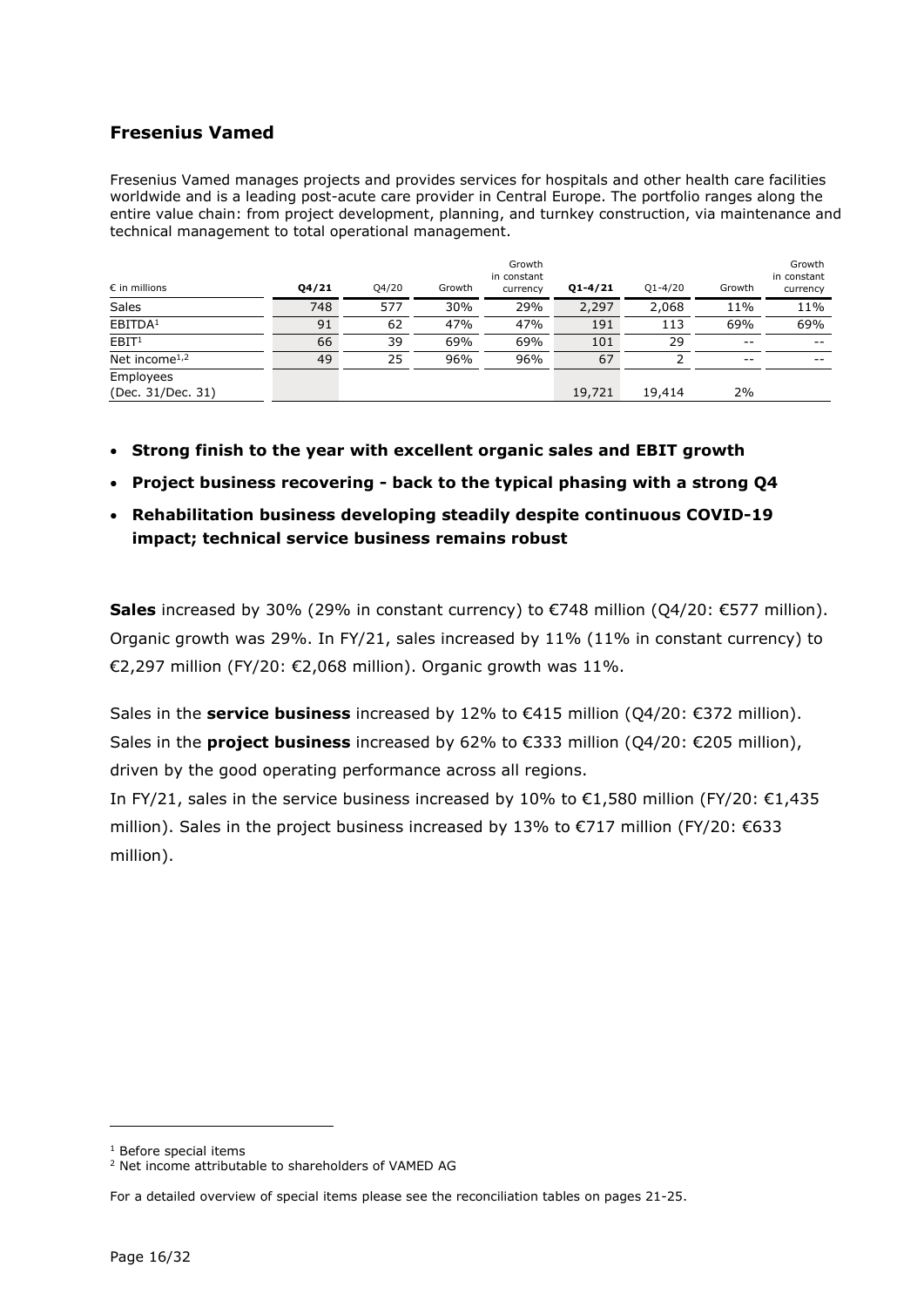**EBIT<sup>1</sup>** increased by 69% (69% in constant currency) to €66 million (Q4/20: €39 million) with a margin<sup>1</sup> of 8.8% (Q4/20: 6.8%). This significant recovery is due to the good business performance in all regions. In  $FY/21$ ,  $EBIT<sup>1</sup>$  more than tripled (248% in constant currency) to €101 million (FY/20: €29 million) with a margin<sup>1</sup> of 4.4% (FY/20: 1.4%).

**Net income1,2** increased to €49 million (Q4/20: €25 million). In FY/21, net income<sup>1,2</sup> increased to €67 million (FY/20: €2 million).

**Order intake** was €319 million in Q4/21 (Q4/20: €648 million) and €1,290 million in FY/21 (FY/20: €1,010 million). As of December 31, 2021, **order backlog** was at €3,473 million (December 31, 2020: €3,055 million).

**Operating cash flow** increased to €128 million (Q4/20: €74 million) with a margin of 17.1% (Q4/20: 12.8%) mainly due to an improved working capital development. In FY/21, operating cash flow increased to €151 million (FY/20: €78 million) with a margin of 6.6% (FY/20: 3.8%).

For FY/22, Fresenius Vamed expects organic sales<sup>3</sup> growth in a high-single to low-doubledigit percentage range and constant currency EBIT<sup>4</sup> to return to absolute pre-COVID-19 levels (FY/19: €134 million). Both sales and EBIT outlook include expected negative COVID-19 effects.

<sup>&</sup>lt;sup>1</sup> Before special items

<sup>2</sup> Net income attributable to shareholders of VAMED AG

<sup>&</sup>lt;sup>3</sup> FY/21 base: €2,297 million

<sup>4</sup> FY/21 base: €101 million; FY/22 before special items

For a detailed overview of special items please see the reconciliation tables on pages 21-25.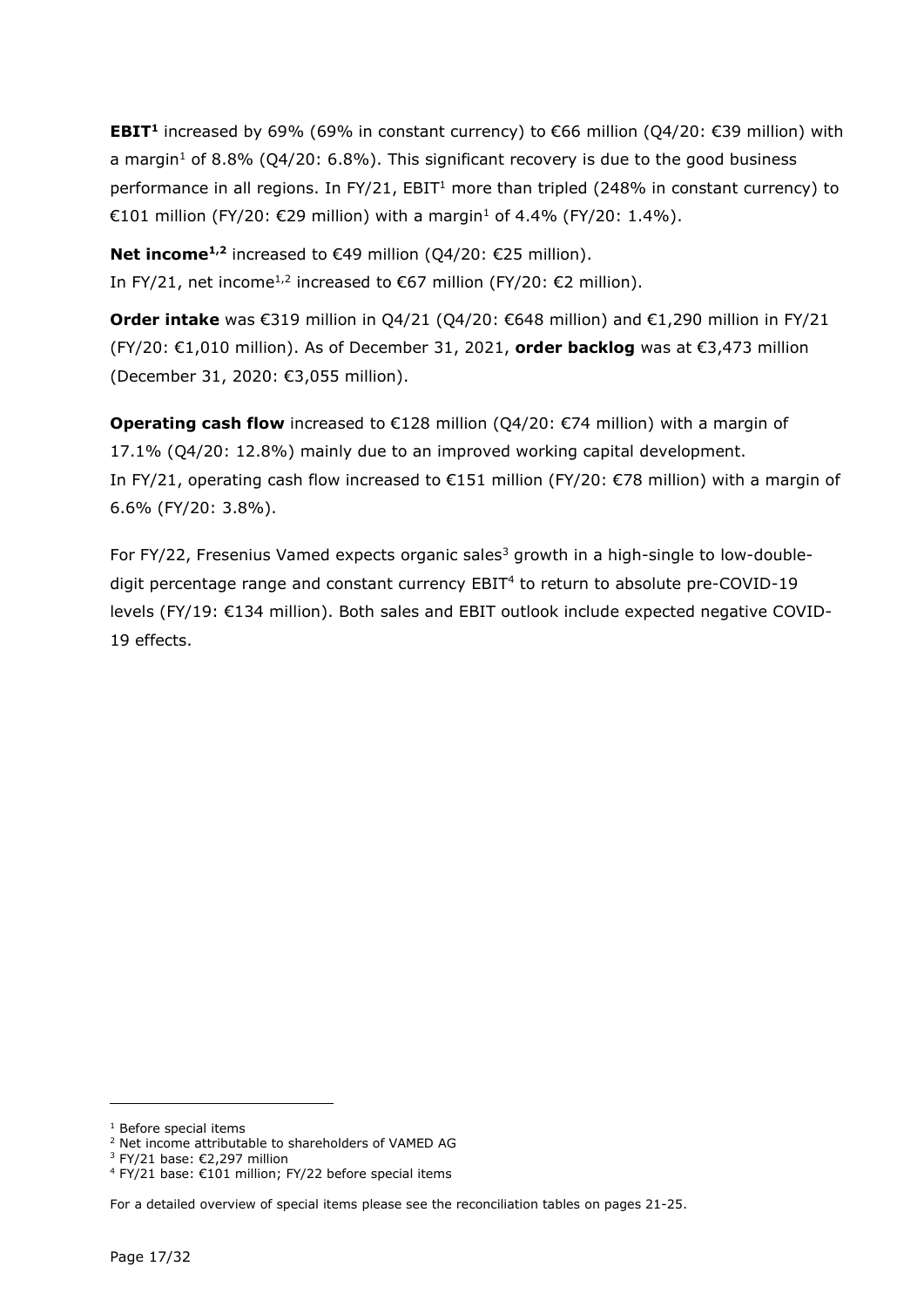#### **Press Conference**

As part of the publication of the results for FY 2021, a press conference will be held on February 22, 2022 at 10 a.m. CET. You are cordially invited to follow the press conference in a live broadcast over the Internet at [https://www.fresenius.com/media-calendar.](https://www.fresenius.com/media-calendar) Following the press conference, a replay will be available on our website.

# # #

For additional information on the performance indicators used please refer to our website [https://www.fresenius.com/alternative-performance-measures.](https://www.fresenius.com/alternative-performance-measures)

# # #

Fresenius is a global health care group, providing products and services for dialysis, hospital and outpatient medical care. In 2021, Group sales were €37.5 billion. On December 31, 2021, the Fresenius Group had 316,078 employees worldwide.

For more information visit the Company's website at [www.fresenius.com.](http://www.fresenius.com/) Follow us on social media: [www.fresenius.com/socialmedia](http://www.fresenius.com/socialmedia)

This release contains forward-looking statements that are subject to various risks and uncertainties. Future results could differ materially from those described in these forward-looking statements due to certain factors, e.g. changes in business, economic and competitive conditions, regulatory reforms, results of clinical trials, foreign exchange rate fluctuations, uncertainties in litigation or investigative proceedings, and the availability of financing. Fresenius does not undertake any responsibility to update the forward-looking statements in this release.

Fresenius SE & Co. KGaA Registered Office: Bad Homburg, Germany Commercial Register: Amtsgericht Bad Homburg, HRB 11852 Chairman of the Supervisory Board: Wolfgang Kirsch

General Partner: Fresenius Management SE Registered Office: Bad Homburg, Germany Commercial Register: Amtsgericht Bad Homburg, HRB 11673 Management Board: Stephan Sturm (Chairman), Dr. Sebastian Biedenkopf, Dr. Francesco De Meo, Rachel Empey, Rice Powell, Michael Sen, Dr. Ernst Wastler Chairman of the Supervisory Board: Wolfgang Kirsch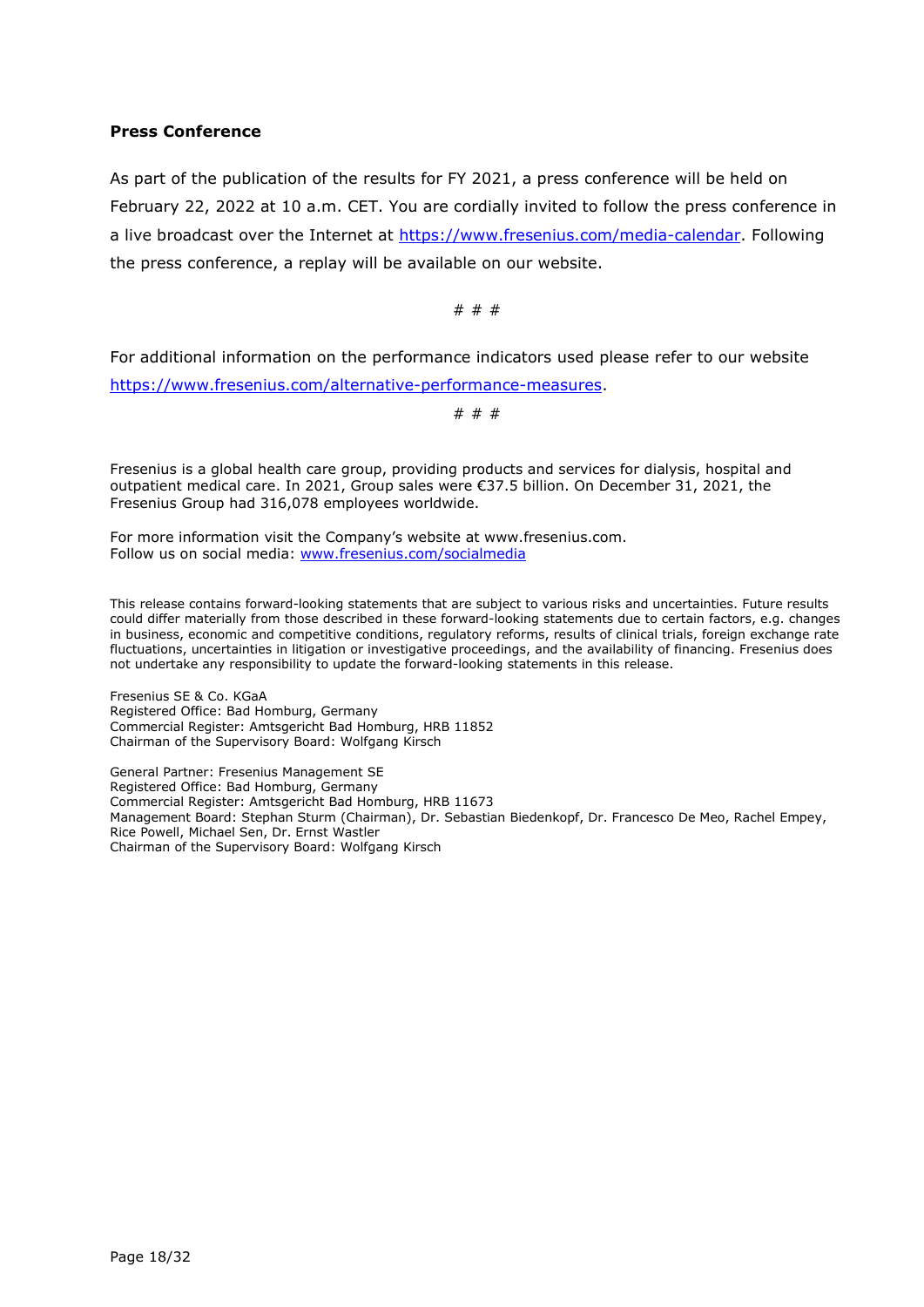# **Fresenius Group Figures and Targets**

## **Basis FY/21 for Guidance FY/22**

#### **Group and Segments**

| in Mio €                                                                      | <b>Fresenius</b><br>Konzern | <b>Fresenius</b><br><b>Medical</b><br>Care | <b>Fresenius</b><br>Kabi | <b>Fresenius</b><br><b>Helios</b> | <b>Fresenius</b><br>Vamed |
|-------------------------------------------------------------------------------|-----------------------------|--------------------------------------------|--------------------------|-----------------------------------|---------------------------|
| Sales reported (base)                                                         | 37,520                      | 17,619                                     | 7,193                    | 10,891                            | 2,297                     |
| Revaluations of biosimilars contingent<br>purchase price liabilities          |                             |                                            | $-49$                    |                                   |                           |
| Expenses associated with the Fresenius cost and<br>efficiency program         |                             |                                            | 58                       | 10                                | 0                         |
| <b>EBIT</b><br>(before special items = base Kabi, Helios, Vamed<br>guidance)  |                             |                                            | 1,153                    | 1,127                             | 101                       |
| Net income (as reported)                                                      | 1,818                       | 969                                        |                          |                                   |                           |
| Revaluations of biosimilars contingent<br>purchase price liabilities          | $-33$                       |                                            |                          |                                   |                           |
| Expenses associated with the Fresenius cost and<br>efficiency program         |                             |                                            |                          |                                   |                           |
| (including costs related to FME25 program)<br>Net income                      | 82                          | 49                                         |                          |                                   |                           |
| (before special items = base FMC guidance)                                    |                             | 1,018                                      |                          |                                   |                           |
| <b>Net income</b><br>(before special items= base Fresenius Group<br>quidance) | 1,867                       |                                            |                          |                                   |                           |

## **Estimated COVID-19 effects Q4/21**

|                                          | Reported growth rate<br>in constant currency<br>including COVID-19-effects |       |             | Estimated<br>COVID-19 impact<br>in constant currency | Estimated growth rate<br>in constant currency<br>excluding COVID-19-effects |         |
|------------------------------------------|----------------------------------------------------------------------------|-------|-------------|------------------------------------------------------|-----------------------------------------------------------------------------|---------|
| $\epsilon$ in millions                   | 04/21                                                                      | 04/20 | 04/21       | 04/20                                                | 04/21                                                                       | Q4/20   |
| Sales                                    | 5%                                                                         | 5%    | 0 to $-1\%$ | $-2$ to $-3%$                                        | 5 to $6\%$                                                                  | 7 to 8% |
| Net income<br>(before special items) $1$ | 3%                                                                         | 2%    | 0 to $-4\%$ | $-1$ to $-5\%$                                       | 3 to 7%                                                                     | 3 to 7% |

<sup>1</sup> Net income attributable to shareholders of Fresenius SE & Co. KGaA

## **Estimated COVID-19 effects Q1-4/21**

|                                     | Reported growth rate<br>in constant currency<br>including COVID-19-effects |             | Estimated<br>COVID-19 impact<br>in constant currency |                | Estimated growth rate<br>in constant currency<br>excluding COVID-19-effects |             |
|-------------------------------------|----------------------------------------------------------------------------|-------------|------------------------------------------------------|----------------|-----------------------------------------------------------------------------|-------------|
| $\epsilon$ in millions              | $01 - 4/21$                                                                | $O1 - 4/20$ | $01 - 4/21$                                          | $O1 - 4/20$    | $01 - 4/21$                                                                 | $Q1 - 4/20$ |
| <b>Sales</b>                        | 5%                                                                         | 5%          | 0 to $-1\%$                                          | $-2$ to $-3\%$ | 5 to $6\%$                                                                  | 7 to 8%     |
| Net income                          |                                                                            |             |                                                      |                |                                                                             |             |
| (before special items) <sup>1</sup> | 5%                                                                         | $-3%$       | $-1$ to $-5\%$                                       | -5 to -9%      | 6 to $10\%$                                                                 | 2 to $6\%$  |

 $1$  Net income attributable to shareholders of Fresenius SE & Co. KGaA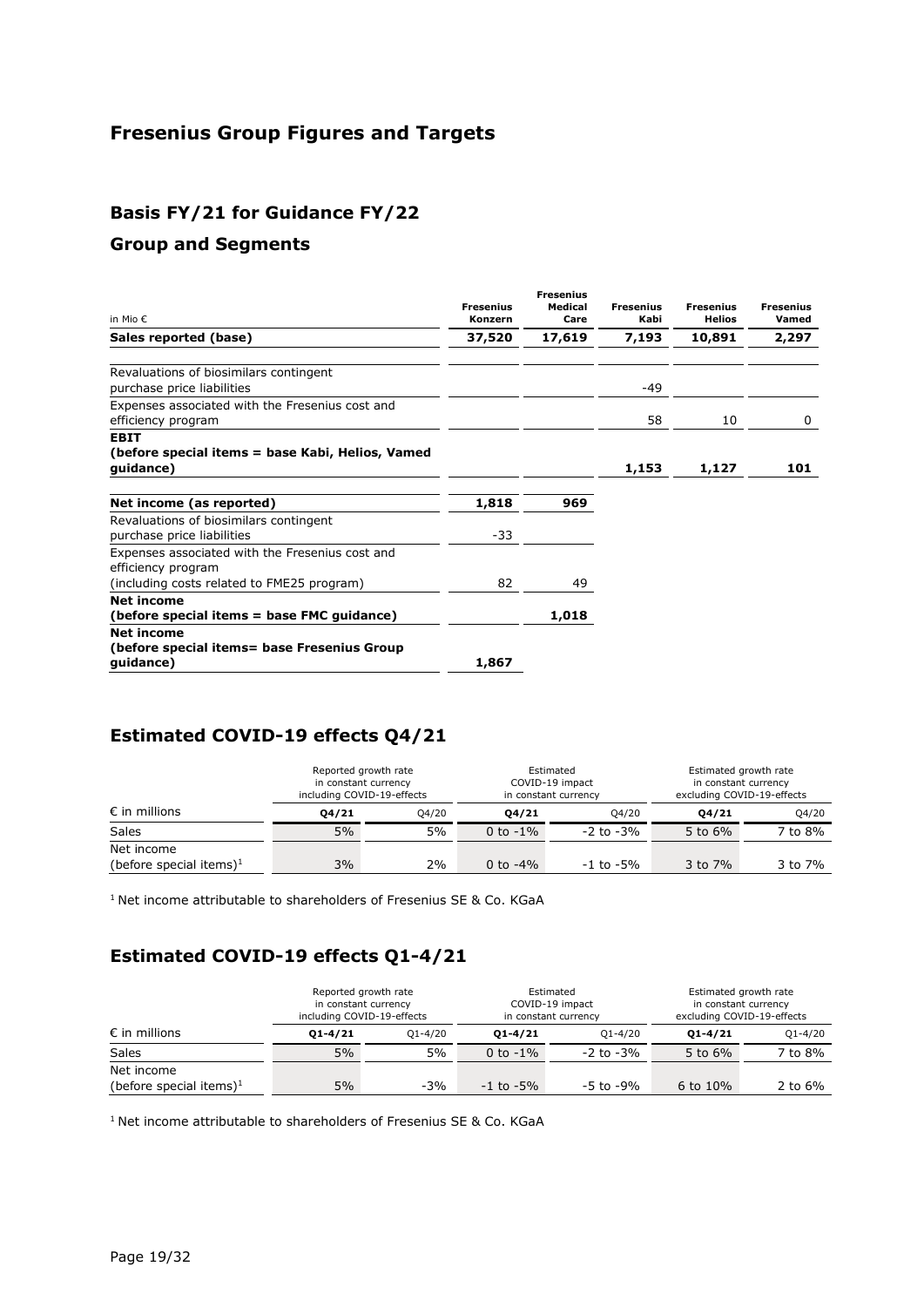## **Statement of Comprehensive Income**

| $\varepsilon$ in millions                                         | $01 - 4/21$ | $Q1 - 4/20$ | Growth |
|-------------------------------------------------------------------|-------------|-------------|--------|
| <b>Sales</b>                                                      | 37,520      | 36,277      | 3%     |
| Cost of goods sold                                                | $-27,209$   | $-25,961$   | $-5%$  |
| Gross profit                                                      | 10,311      | 10,316      | $0\%$  |
| Selling, general and administrative expenses                      | $-5.453$    | $-5,430$    | $0\%$  |
| Other operating income and expenses                               | 105         | 250         | $-58%$ |
| Research and development expenses                                 | $-805$      | $-751$      | $-7%$  |
| Operating income (EBIT)                                           | 4,158       | 4,385       | $-5%$  |
| Financial result                                                  | $-506$      | $-659$      | 23%    |
| Income before income taxes                                        | 3,652       | 3,726       | $-2%$  |
| Income taxes                                                      | $-833$      | $-903$      | 8%     |
| Net income                                                        | 2,819       | 2,823       | $0\%$  |
| Noncontrolling interests                                          | 1,001       | 1,116       | $-10%$ |
| Net income attributable to Fresenius SE & Co. KGaA <sup>1,2</sup> | 1,867       | 1,796       | 4%     |
| Net income attributable to Fresenius SE & Co. KGaA <sup>1</sup>   | 1,818       | 1,707       | 7%     |
| Earnings per ordinary share in $\epsilon^{1,2}$                   | 3.35        | 3.22        | 4%     |
| Fully diluted earnings per ordinary share in $\epsilon^{1,2}$     | 3.35        | 3.22        | 4%     |
| Earnings per ordinary share in $\mathbb{C}^1$                     | 3.26        | 3.06        | 7%     |
| Fully diluted earnings per ordinary share in $\mathbf{E}^1$       | 3.26        | 3.06        | 7%     |
| Average number of shares                                          | 558,061,878 | 557,451,759 | $0\%$  |
| EBITDA <sup>2</sup>                                               | 6,854       | 7,132       | $-4%$  |
| Depreciation and amortization <sup>2</sup>                        | $-2,602$    | $-2,520$    | $-3%$  |
| EBIT <sup>2</sup>                                                 | 4,252       | 4,612       | $-8%$  |
| EBITDA margin <sup>2</sup>                                        | 18.3%       | 19.7%       |        |
| EBIT margin <sup>2</sup>                                          | 11.3%       | 12.7%       |        |

 $1$  Net income attributable to shareholders of Fresenius SE & Co. KGaA

<sup>2</sup> Before special items

For a detailed overview of special items please see the reconciliation tables on pages 21-25.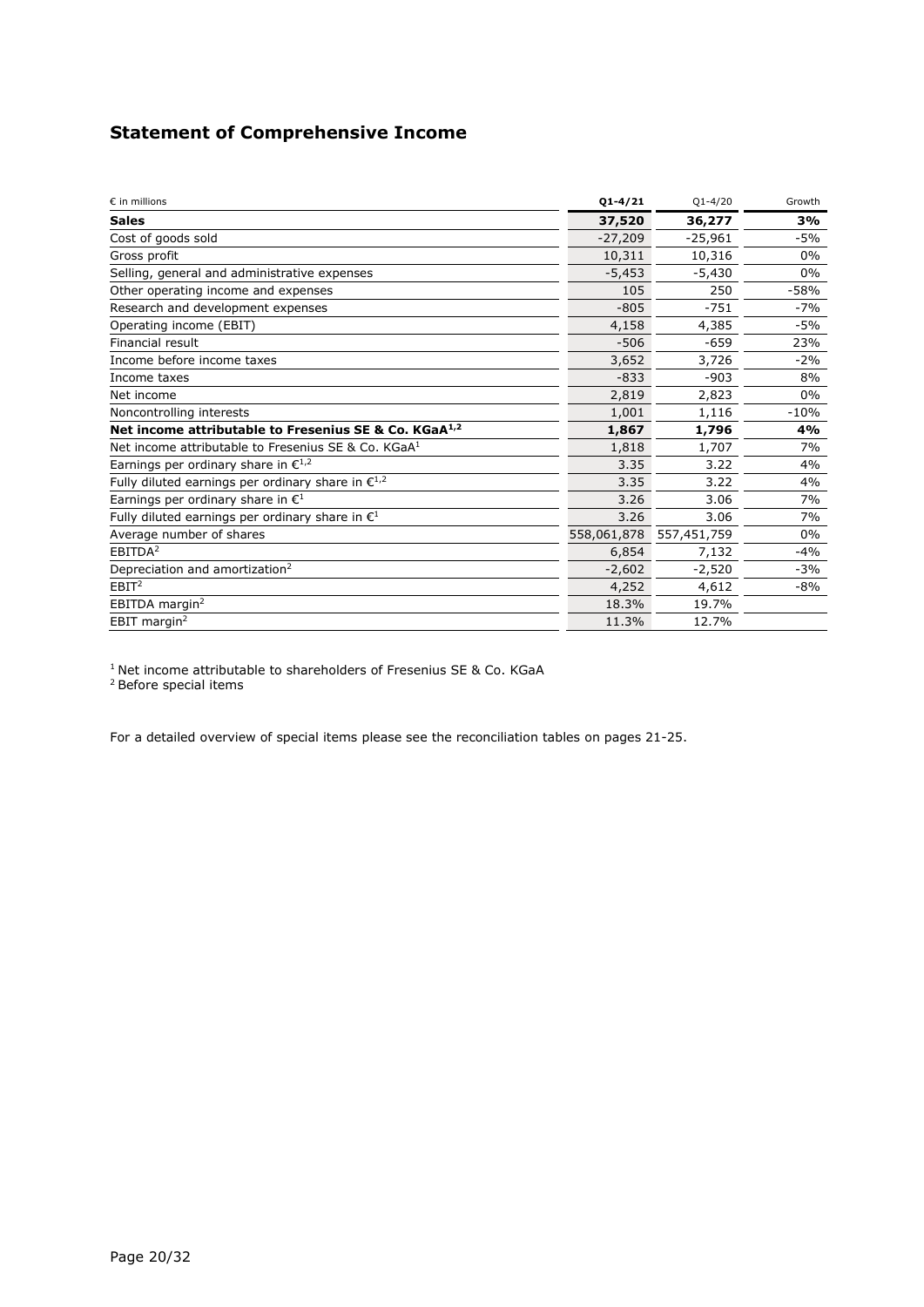### **Reconciliation**

Consolidated results for Q4/21 and FY/21 as well as for Q4/20 and FY/20 include special items. The special items shown within the reconciliation tables are reported in the Group Corporate segment.

## **Fresenius Group Q4/21**

|                                                                    |               |        |             | Growth rate<br>in constant |
|--------------------------------------------------------------------|---------------|--------|-------------|----------------------------|
| $\varepsilon$ in millions                                          | Q4/21         | Q4/20  | Growth rate | currency                   |
| <b>Sales reported</b>                                              | 9,966         | 9,304  | 7%          | 5%                         |
| <b>EBIT reported (after special items)</b>                         | 1,123         | 1,024  | 10%         | 6%                         |
| Revaluations of biosimilars contingent purchase price liabilities  | $-49$         | 32     |             |                            |
| Impairment of Goodwill at FMC Latin America                        |               | 195    |             |                            |
| Expenses associated with the Fresenius cost and efficiency program | 92            |        |             |                            |
| <b>EBIT</b> (before special items)                                 | 1,166         | 1,251  | $-7%$       | -9%                        |
| Net interest reported (after special items)                        | $-122$        | $-156$ | 22%         | 23%                        |
| Revaluations of biosimilars contingent purchase price liabilities  | $\mathcal{P}$ | $-3$   |             |                            |
| Net interest (before special items)                                | $-120$        | $-159$ | 25%         | 26%                        |
| Income taxes reported (after special items)                        | $-242$        | $-255$ | 5%          | 7%                         |
| Revaluations of biosimilars contingent purchase price liabilities  | 14            | -8     |             |                            |
| Expenses associated with the Fresenius cost and efficiency program | $-14$         |        |             |                            |
| Income taxes (before special items)                                | $-242$        | $-263$ | 8%          | 10%                        |
| Noncontrolling interests reported (after special items)            | $-260$        | -203   | $-28%$      | $-22%$                     |
| Impairment of Goodwill at FMC Latin America                        |               | $-132$ |             |                            |
| Expenses associated with the Fresenius cost and efficiency program | $-23$         |        |             |                            |
| Noncontrolling interests (before special items)                    | $-283$        | -335   | 16%         | 19%                        |
| Net income reported (after special items) $1$                      | 499           | 410    | 22%         | 19%                        |
| Revaluations of biosimilars contingent purchase price liabilities  | $-33$         | 21     |             |                            |
| Impairment of Goodwill at FMC Latin America                        |               | 63     |             |                            |
| Expenses associated with the Fresenius cost and efficiency program | 55            |        |             |                            |
| Net income (before special items) $1$                              | 521           | 494    | 5%          | 3%                         |

<sup>1</sup> Net income attributable to shareholders of Fresenius SE & Co. KGaA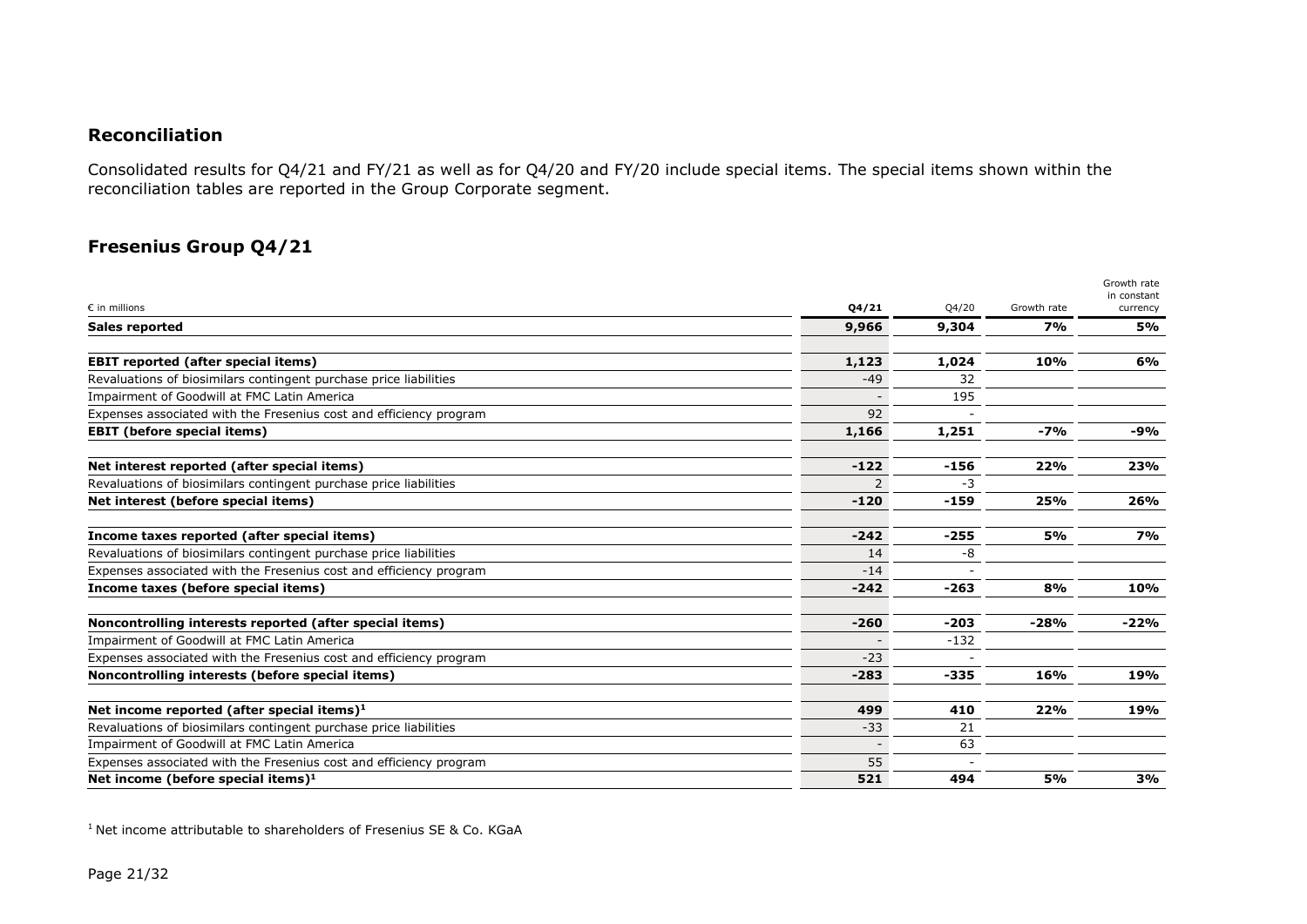# **Fresenius Group FY/21**

|                                                                    |             |             |             | Growth rate<br>in constant |
|--------------------------------------------------------------------|-------------|-------------|-------------|----------------------------|
| $\epsilon$ in millions                                             | $01 - 4/21$ | $Q1 - 4/20$ | Growth rate | currency                   |
| <b>Sales reported</b>                                              | 37,520      | 36,277      | 3%          | 5%                         |
| <b>EBIT reported (after special items)</b>                         | 4,158       | 4,385       | $-5%$       | -3%                        |
| Revaluations of biosimilars contingent purchase price liabilities  | $-49$       | 32          |             |                            |
| Impairment of Goodwill at FMC Latin America                        |             | 195         |             |                            |
| Expenses associated with the Fresenius cost and efficiency program | 143         |             |             |                            |
| <b>EBIT (before special items)</b>                                 | 4,252       | 4,612       | $-8%$       | -6%                        |
| Net interest reported (after special items)                        | $-506$      | $-659$      | 23%         | 22%                        |
| Revaluations of biosimilars contingent purchase price liabilities  |             |             |             |                            |
| Net interest (before special items)                                | $-504$      | $-654$      | 23%         | 22%                        |
| Income taxes reported (after special items)                        | $-833$      | -903        | 8%          | 6%                         |
| Revaluations of biosimilars contingent purchase price liabilities  | 14          | $-11$       |             |                            |
| Expenses associated with the Fresenius cost and efficiency program | $-29$       |             |             |                            |
| Income taxes (before special items)                                | $-848$      | $-914$      | 7%          | 6%                         |
| Noncontrolling interests reported (after special items)            | $-1,001$    | $-1,116$    | 10%         | 8%                         |
| <b>Impairment of Goodwill at FMC Latin America</b>                 |             | $-132$      |             |                            |
| Expenses associated with the Fresenius cost and efficiency program | $-32$       |             |             |                            |
| Noncontrolling interests (before special items)                    | $-1,033$    | $-1,248$    | 17%         | 15%                        |
| Net income reported (after special items) $1$                      | 1,818       | 1,707       | 7%          | 8%                         |
| Revaluations of biosimilars contingent purchase price liabilities  | $-33$       | 26          |             |                            |
| Impairment of Goodwill at FMC Latin America                        |             | 63          |             |                            |
| Expenses associated with the Fresenius cost and efficiency program | 82          |             |             |                            |
| Net income (before special items) $1$                              | 1,867       | 1,796       | 4%          | 5%                         |

 $1$  Net income attributable to shareholders of Fresenius SE & Co. KGaA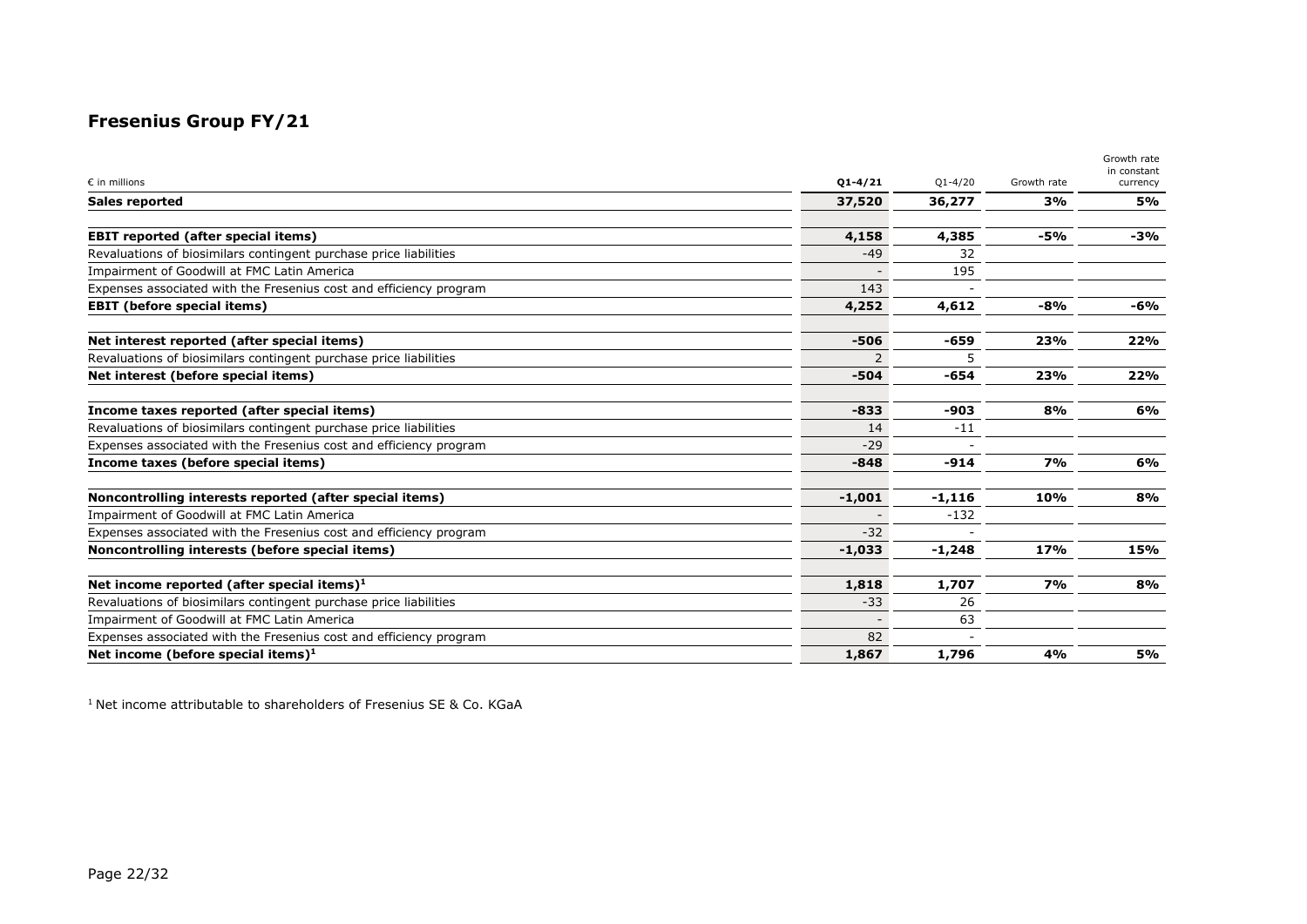## **Reconciliation Fresenius Medical Care (according to Fresenius Medical Care)**

|                                               |       |       |             | Growth rate<br>in constant |
|-----------------------------------------------|-------|-------|-------------|----------------------------|
| $\epsilon$ in millions                        | Q4/21 | Q4/20 | Growth rate | currency                   |
| <b>Sales reported</b>                         | 4,647 | 4,400 | 6%          | 3%                         |
| <b>EBIT reported (after special items)</b>    | 449   | 462   | $-3%$       | -7%                        |
| Impairment of Goodwill at FMC Latin America   |       | 195   |             |                            |
| Costs related to FME25 program                | 43    |       |             |                            |
| <b>EBIT</b> (before special items)            | 492   | 657   | $-25%$      | -28%                       |
| Net income reported (after special items) $1$ | 229   | 177   | 29%         | 23%                        |
| Impairment of Goodwill at FMC Latin America   |       | 195   |             |                            |
| Costs related to FME25 program                | 34    |       |             |                            |
| Net income (before special items) $1$         | 263   | 372   | $-29%$      | -32%                       |

<sup>1</sup> Net income attributable to shareholders of Fresenius Medical Care AG & Co. KGaA

|                                               |             |             |             | Growth rate<br>in constant |
|-----------------------------------------------|-------------|-------------|-------------|----------------------------|
| $\epsilon$ in millions                        | $Q1 - 4/21$ | $Q1 - 4/20$ | Growth rate | currency                   |
| <b>Sales reported</b>                         | 17,619      | 17,859      | -1%         | 2%                         |
| <b>EBIT reported (after special items)</b>    | 1,852       | 2,304       | $-20%$      | $-17%$                     |
| Impairment of Goodwill at FMC Latin America   |             | 195         |             |                            |
| Costs related to FME25 program                | 63          |             |             |                            |
| <b>EBIT</b> (before special items)            | 1,915       | 2,499       | $-23%$      | $-21%$                     |
| Net income reported (after special items) $1$ | 969         | 1,164       | -17%        | $-14%$                     |
| Impairment of Goodwill at FMC Latin America   |             | 195         |             |                            |
| Costs related to FME25 program                | 49          |             |             |                            |
| Net income (before special items) $1$         | 1,018       | 1,359       | $-25%$      | $-23%$                     |

<sup>1</sup> Net income attributable to shareholders of Fresenius Medical Care AG & Co. KGaA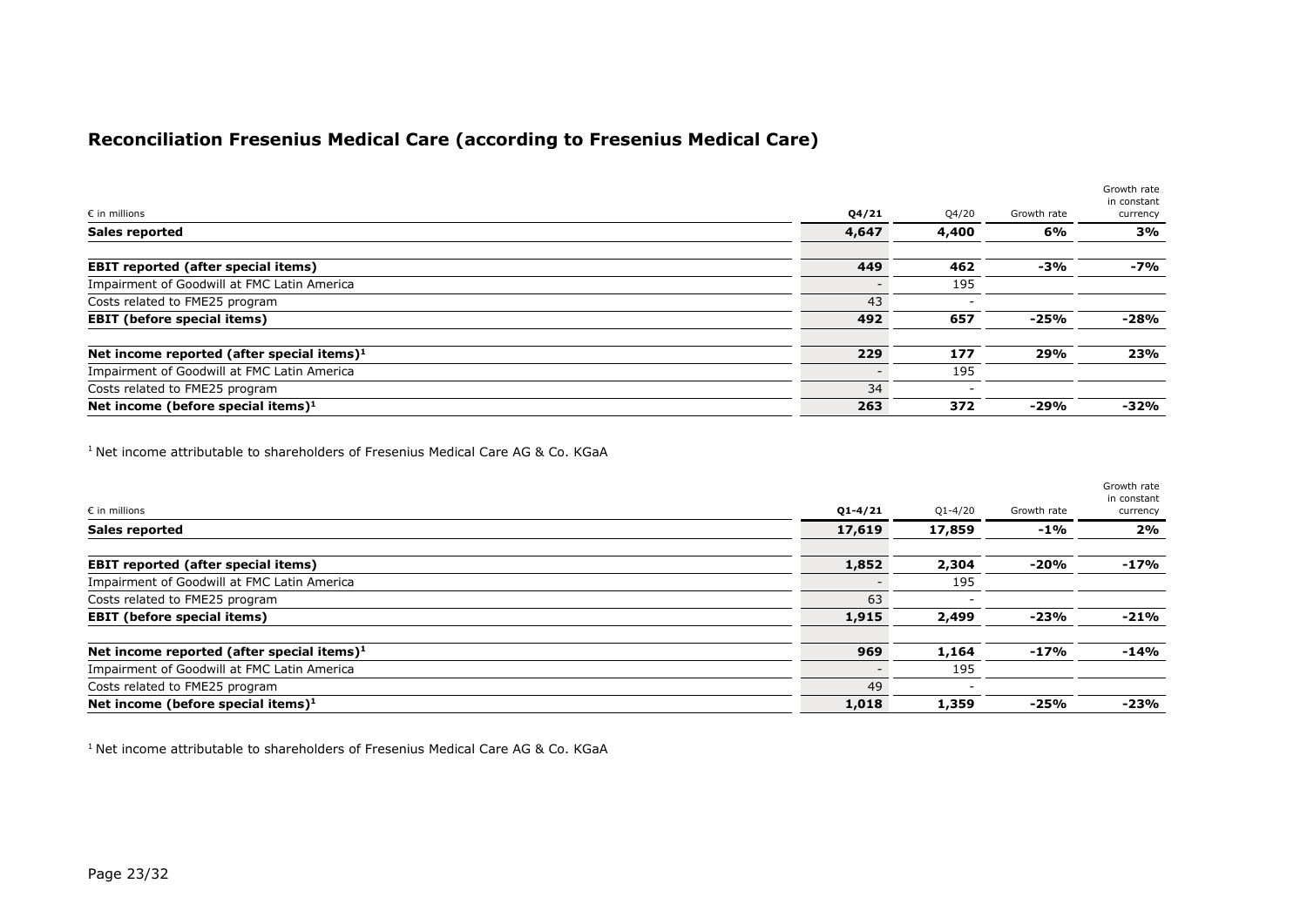## **Reconciliation Fresenius Kabi**

| $\epsilon$ in millions                                             | Q4/21 | Q4/20 | Growth rate | Growth rate<br>in constant<br>currency |
|--------------------------------------------------------------------|-------|-------|-------------|----------------------------------------|
| <b>Sales reported</b>                                              | 1,823 | 1,815 | $0\%$       | $-2%$                                  |
| Revaluations of biosimilars contingent purchase price liabilities  | $-49$ | 32    |             |                                        |
| Expenses associated with the Fresenius cost and efficiency program | 32    |       |             |                                        |
| <b>EBIT (before special items)</b>                                 | 279   | 236   | 18%         | 12%                                    |

| $\epsilon$ in millions                                             | $Q1 - 4/21$ | $Q1 - 4/20$ | Growth rate | Growth rate<br>in constant<br>currency |
|--------------------------------------------------------------------|-------------|-------------|-------------|----------------------------------------|
| <b>Sales reported</b>                                              | 7,193       | 6,976       | 3%          | 4%                                     |
| Revaluations of biosimilars contingent purchase price liabilities  | $-49$       | -32         |             |                                        |
| Expenses associated with the Fresenius cost and efficiency program | 58          |             |             |                                        |
| <b>EBIT</b> (before special items)                                 | 1,153       | 1,095       | 5%          | 7%                                     |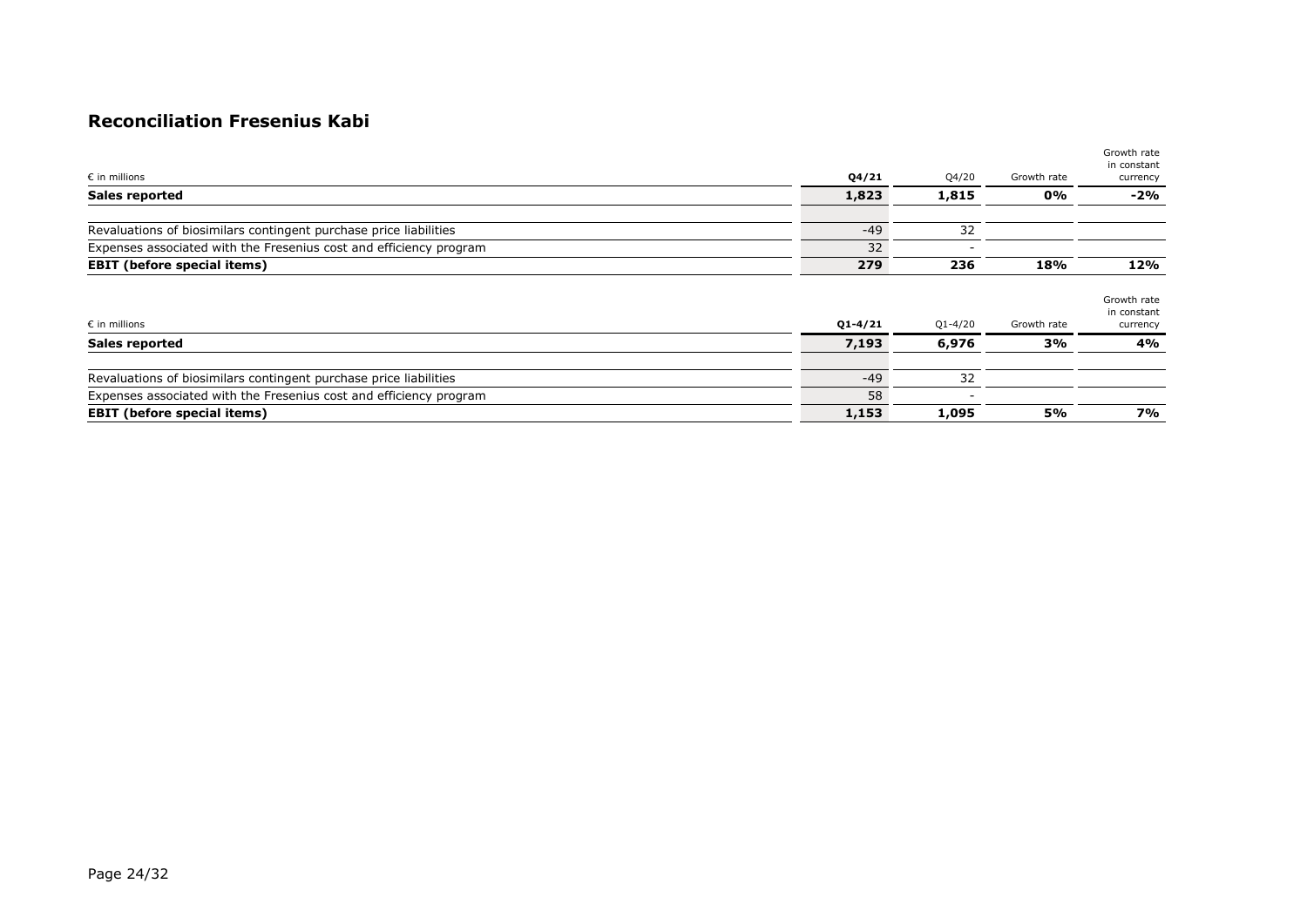### **Reconciliation Fresenius Helios**

|             |                          | Growth rate | currency                               |
|-------------|--------------------------|-------------|----------------------------------------|
|             | 2,637                    | 9%          | 9%                                     |
| 9           |                          |             |                                        |
| 339         | 328                      | 3%          | 3%                                     |
| $Q1 - 4/21$ | $Q1 - 4/20$              | Growth rate | Growth rate<br>in constant<br>currency |
| 10,891      | 9,818                    | 11 %        | 11 %                                   |
| 10          | $\overline{\phantom{0}}$ |             | <b>10 %</b>                            |
|             | 2,882<br>1,127           | 1,025       | 10 %                                   |

#### **Reconciliation Fresenius Vamed**

| $\epsilon$ in millions                                                                                   | Q4/21           | Q4/20       | Growth rate | Growth rate<br>in constant<br>currency |
|----------------------------------------------------------------------------------------------------------|-----------------|-------------|-------------|----------------------------------------|
| <b>Sales reported</b>                                                                                    | 748             | 577         | 30%         | 29%                                    |
| Expenses associated with the Fresenius cost and efficiency program                                       | $\Omega$        |             |             |                                        |
| <b>EBIT</b> (before special items)                                                                       | 66              | 39          | 69%         | 69%                                    |
| $\epsilon$ in millions                                                                                   | $Q1 - 4/21$     | $Q1 - 4/20$ | Growth rate | Growth rate<br>in constant<br>currency |
| <b>Sales reported</b>                                                                                    | 2,297           | 2,068       | 11%         | 11%                                    |
| Expenses associated with the Fresenius cost and efficiency program<br><b>EBIT</b> (before special items) | $\Omega$<br>101 | 29          | --          | --                                     |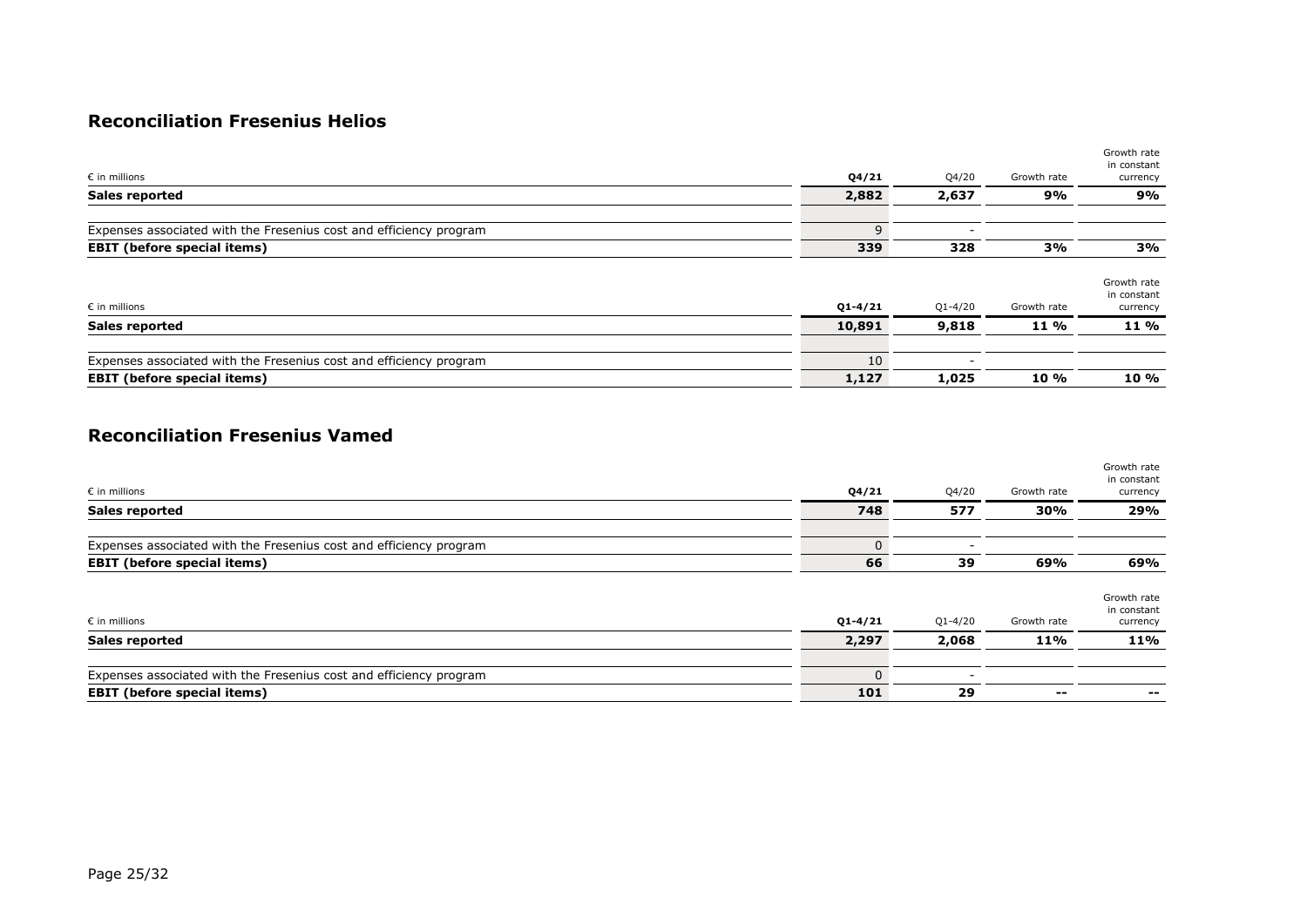# **Statement of Financial Position**

| $\varepsilon$ in millions                          | Dec. 31, 2021 | Dec. 31, 2020 | Growth |
|----------------------------------------------------|---------------|---------------|--------|
| <b>ASSETS</b>                                      |               |               |        |
| <b>Current assets</b>                              | 17,461        | 15,772        | 11%    |
| thereof trade accounts receivables                 | 7,045         | 6,937         | 2%     |
| thereof inventories                                | 4,218         | 3,945         | 7%     |
| thereof cash and cash equivalents                  | 2,764         | 1,837         | 50%    |
| <b>Non-current assets</b>                          | 54,501        | 50,874        | 7%     |
| thereof property, plant and equipment              | 12,569        | 11,912        | 6%     |
| thereof goodwill and other intangible assets       | 32,775        | 30,335        | 8%     |
| thereof right-of-use-assets                        | 6,014         | 5,691         | 6%     |
| <b>Total assets</b>                                | 71,962        | 66,646        | 8%     |
| <b>LIABILITIES AND SHAREHOLDERS' EQUITY</b>        |               |               |        |
| <b>Liabilities</b>                                 | 42,674        | 40,623        | 5%     |
| thereof trade accounts payable                     | 2,039         | 1,816         | 12%    |
| thereof accruals and other short-term liabilities  | 10,594        | 9,913         | 7%     |
| thereof debt                                       | 27,155        | 25,913        | 5%     |
| thereof lease liabilities                          | 6,590         | 6,188         | 6%     |
| Noncontrolling interests                           | 10,290        | 9,074         | 13%    |
| Total Fresenius SE & Co. KGaA shareholders' equity | 18,998        | 16,949        | 12%    |
| <b>Total shareholders' equity</b>                  | 29,288        | 26,023        | 13%    |
| Total liabilities and shareholders' equity         | 71,962        | 66,646        | 8%     |

# **Statement of Cash Flows**

| $\varepsilon$ in millions                                          | Q4/21  | Q4/20    | Growth | $Q1 - 4/21$ | $Q1 - 4/20$ | Growth  |
|--------------------------------------------------------------------|--------|----------|--------|-------------|-------------|---------|
| Net income                                                         | 759    | 613      | 24%    | 2,819       | 2,823       | 0%      |
| Depreciation and amortization                                      | 745    | 830      | $-10%$ | 2,667       | 2,715       | $-2%$   |
| Change working capital and others                                  | 245    | $-53$    | $- -$  | $-408$      | 1,011       | $-140%$ |
| <b>Operating Cash flow</b>                                         | 1,749  | 1,390    | 26%    | 5,078       | 6,549       | $-22%$  |
| Capital expenditure, net                                           | $-674$ | $-800$   | 16%    | $-2,017$    | $-2,366$    | 15%     |
| <b>Cash flow</b><br>before acquisitions and dividends              | 1,075  | 590      | 82%    | 3,061       | 4,183       | $-27%$  |
| Cash used for acquisitions/<br>proceeds from divestitures          | $-157$ | $-202$   | 22%    | $-800$      | $-645$      | $-24%$  |
| Dividends paid                                                     | $-77$  | $-59$    | $-31%$ | $-1,068$    | $-1,060$    | $-1\%$  |
| Free cash flow<br>after acquisitions and dividends                 | 841    | 329      | 156%   | 1,193       | 2,478       | $-52%$  |
| Cash provided by/used for<br>financing activities                  | $-480$ | $-1,070$ | 55%    | $-384$      | $-2,057$    | 81%     |
| Effect of exchange rates on change in<br>cash and cash equivalents | $-10$  | -80      | 88%    | 118         | $-238$      | 150%    |
| Net change in<br>cash and cash equivalents                         | 351    | $-821$   | 143%   | 927         | 183         |         |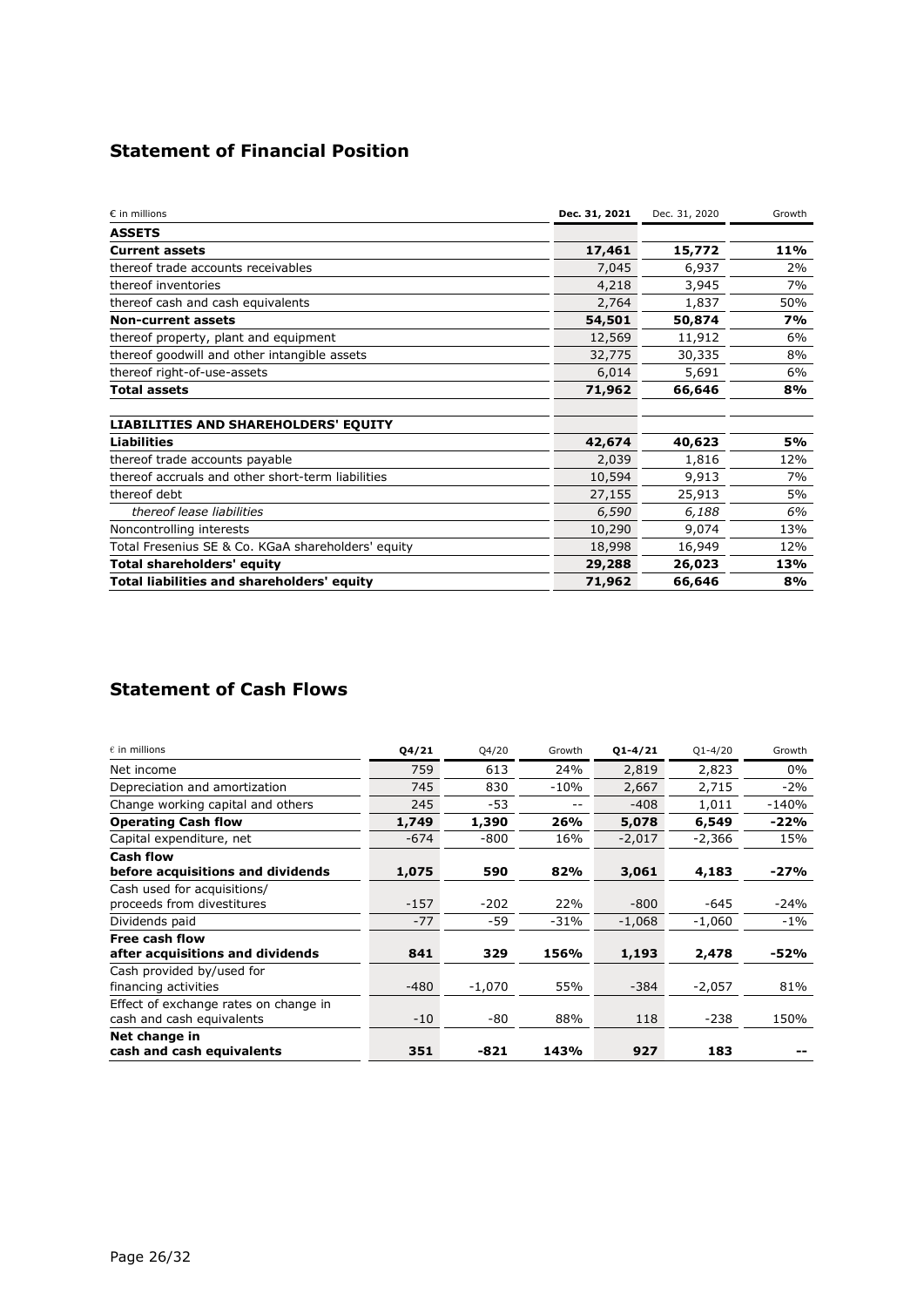#### **Segment reporting by business segment Q4/21**

|                                         |             | Fresenius Medical Care |        |              | Fresenius Kabi     |         |             | Fresenius Helios |        |             | <b>Fresenius Vamed</b> |        | Corporate            |        |               | Fresenius Group |        |        |
|-----------------------------------------|-------------|------------------------|--------|--------------|--------------------|---------|-------------|------------------|--------|-------------|------------------------|--------|----------------------|--------|---------------|-----------------|--------|--------|
| by business segment, € in millions      | $Q4/20^{1}$ | Q4/20 <sup>2</sup>     | Growth | $Q4/21^{3}$  | Q4/20 <sup>4</sup> | Growth  | $Q4/21^{5}$ | Q4/20            | Growth | $Q4/21^{5}$ | Q4/20                  | Growth | $Q4/21$ <sup>6</sup> | Q4/20  | Growth        | Q4/21           | Q4/20  | Growth |
| Sales                                   | 4,647       | 4,400                  | 6%     | 1,823        | 1,815              | 0%      | 2,882       | 2,637            | 9%     | 748         | 577                    | 30%    | $-134$               | $-125$ | $-7%$         | 9,966           | 9,304  | 7%     |
| thereof contribution to                 |             |                        |        |              |                    |         |             |                  |        |             |                        |        |                      |        |               |                 |        |        |
| consolidated sales                      | 4,632       | 4,391                  | 5%     | 1,804        | 1,797              | 0%      | 2,872       | 2,631            | 9%     | 657         | 484                    | 36%    |                      |        | 0%            | 9,966           | 9,304  | 7%     |
| thereof intercompany sales              | 15          | $\alpha$               | 67%    | 19           | 18                 | 6%      | 10          | -6               | 67%    | 91          | 93                     | $-2%$  | $-135$               | $-126$ | $-7%$         |                 |        |        |
| contribution to consolidated sales      | 46%         | 47%                    |        | 18%          | 20%                |         | 29%         | 28%              |        | 7%          | 5%                     |        | 0%                   | 0%     |               | 100%            | 100%   |        |
| <b>EBITDA</b>                           | 891         | 1.043                  | $-15%$ | 407          | 344                | 18%     | 466         | 443              | 5%     | 91          | 62                     | 47%    | 13                   | $-38$  | 134%          | 1,868           | 1,854  | 1%     |
| Depreciation and amortization           | 399         | 387                    | 3%     | 128          | 108                | 19%     | 127         | 115              | 10%    | 25          | 23                     | 9%     | 66                   | 197    | $-66%$        | 745             | 830    | $-10%$ |
| EBIT                                    | 492         | 656                    | $-25%$ | 279          | 236                | 18%     | 339         | 328              | 3%     | 66          | 39                     | 69%    | $-53$                | $-235$ | 77%           | 1,123           | 1,024  | 10%    |
| Net interest                            | $-66$       | $-84$                  | 21%    | $-10$        | $-19$              | 47%     | $-48$       | $-43$            | $-12%$ | -3          | -6                     | 50%    |                      | $-4$   | $\sim$ $\sim$ | $-122$          | $-156$ | 22%    |
| Income taxes                            | $-87$       | $-139$                 | 37%    | $-79$        | $-56$              | $-41%$  | $-60$       | $-57$            | $-5%$  | $-13$       | $-7$                   | $-86%$ | -3                   |        | $-175%$       | $-242$          | $-255$ | 5%     |
| Net income attributable to shareholders |             |                        |        |              |                    |         |             |                  |        |             |                        |        |                      |        |               |                 |        |        |
| of Fresenius SE & Co. KGaA              | 263         | 372                    | $-29%$ | 178          | 148                | 20%     | 227         | 225              | $1\%$  | 49          | 25                     | 96%    | $-218$               | $-360$ | 39%           | 499             | 410    | 22%    |
| Operating cash flow                     | 669         | 584                    | 15%    | 335          | 307                | 9%      | 609         | 434              | 40%    | 128         | 74                     | 73%    | 8                    | $-9$   | 189%          | 1,749           | 1,390  | 26%    |
| Cash flow before acquisitions and       |             |                        |        |              |                    |         |             |                  |        |             |                        |        |                      |        |               |                 |        |        |
| dividends                               | 401         | 284                    | 41%    | 165          | 110                | 50%     | 383         | 149              | 157%   | 106         | 61                     | 74%    | 20                   | $-14$  | $\sim$ $\sim$ | 1,075           | 590    | 82%    |
| Capital expenditure, gross              | 266         | 306                    | $-13%$ | 186          | 227                | $-18%$  | 227         | 284              | $-20%$ | 23          | 31                     | $-26%$ | $-12$                | 8      | $\sim$ $-$    | 690             | 856    | $-19%$ |
| Acquisitions, gross/investments         | 262         | 161                    | 64%    | $\mathbf{0}$ | 14                 | $-100%$ | 15          | 76               | $-80%$ | $\sqrt{2}$  | $\Omega$               |        |                      |        |               | 278             | 251    | 11%    |
| Research and development expenses       | 68          | 53                     | 29%    | 152          | 146                | 4%      |             |                  | $0\%$  |             |                        |        | $-14$                |        | $\sim$ $\sim$ | 207             | 202    | 2%     |
| Key figures                             |             |                        |        |              |                    |         |             |                  |        |             |                        |        |                      |        |               |                 |        |        |
| EBITDA margin                           | 19.2%       | 23.7%                  |        | 22.3%        | 19.0%              |         | 16.2%       | 16.8%            |        | 12.2%       | 10.7%                  |        |                      |        |               | 18.5%           | 20.3%  |        |
| <b>EBIT</b> margin                      | 10.6%       | 14.9%                  |        | 15.3%        | 13.0%              |         | 11.8%       | 12.4%            |        | 8.8%        | 6.8%                   |        |                      |        |               | 11.7%           | 13.4%  |        |
| Depreciation and amortization           |             |                        |        |              |                    |         |             |                  |        |             |                        |        |                      |        |               |                 |        |        |
| in % of sales                           | 8.6%        | 8.9%                   |        | 7.0%         | 6.0%               |         | 4.4%        | 4.4%             |        | 3.3%        | 4.0%                   |        |                      |        |               | 7.5%            | 8.9%   |        |
| Operating cash flow in % of sales       | 14.4%       | 13.3%                  |        | 18.4%        | 16.9%              |         | 21.1%       | 16.5%            |        | 17.1%       | 12.8%                  |        |                      |        |               | 17.5%           | 14.9%  |        |

1 Before costs related to FME25 program

2 Before impairment of Goodwill at FMC Latin America

<sup>3</sup> Before expenses associated with the Fresenius cost and efficiency program and revaluations of biosimilars contingent purchase price liabilities

4 Before revaluations of biosimilars contingent purchase price liabilities

<sup>5</sup> Before expenses associated with the Fresenius cost and efficiency program

<sup>6</sup> After expenses associated with the Fresenius cost and efficiency program and revaluations of biosimilars contingent purchase price liabilities

7 After revaluations of biosimilars contingent purchase price liabilities and impairment of goodwill at FMC Latin America

<sup>8</sup> Before revaluations of biosimilars contingent purchase price liabilities and impairment of goodwill at FMC Latin America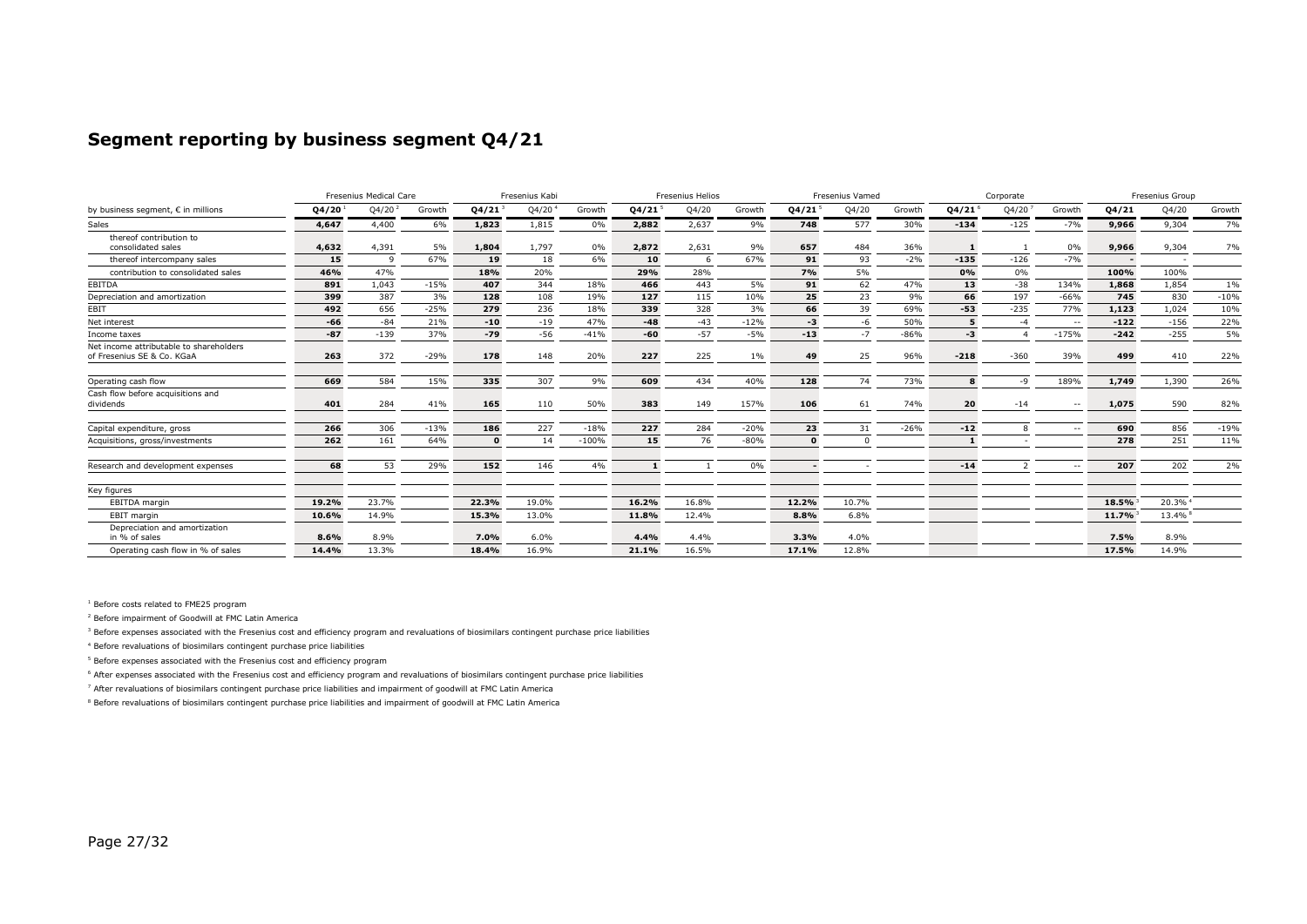#### **Segment reporting by business segment FY/21**

|                                                                       |             | Fresenius Medical Care |        |                          | Fresenius Kabi           |        |                          | <b>Fresenius Helios</b> |        |                          | <b>Fresenius Vamed</b> |               |                          | Corporate      |               |             | Fresenius Group |        |
|-----------------------------------------------------------------------|-------------|------------------------|--------|--------------------------|--------------------------|--------|--------------------------|-------------------------|--------|--------------------------|------------------------|---------------|--------------------------|----------------|---------------|-------------|-----------------|--------|
| by business seqment, € in millions                                    | $01 - 4/21$ | $01 - 4/20$            | Growth | $Q1 - 4/21$ <sup>3</sup> | $01 - 4/20$ <sup>4</sup> | Growth | $Q1 - 4/21$ <sup>5</sup> | $Q1 - 4/20$             | Growth | $Q1 - 4/21$ <sup>5</sup> | $Q1 - 4/20$            | Growth        | $Q1 - 4/21$ <sup>6</sup> | $Q1 - 4/20$    | Growth        | $Q1 - 4/21$ | $Q1 - 4/20$     | Growth |
| Sales                                                                 | 17,619      | 17,859                 | $-1%$  | 7,193                    | 6,976                    | 3%     | 10,891                   | 9,818                   | 11%    | 2,297                    | 2.068                  | 11%           | $-480$                   | $-444$         | $-8%$         | 37,520      | 36,277          | 3%     |
| thereof contribution to<br>consolidated sales                         | 17,570      | 17,819                 | $-1\%$ | 7,126                    | 6,916                    | 3%     | 10,862                   | 9,798                   | 11%    | 1,960                    | 1,742                  | 13%           |                          | $\overline{z}$ | 0%            | 37,520      | 36,277          | 3%     |
| thereof intercompany sales                                            | 49          | 40                     | 23%    | 67                       | 60                       | 12%    | 29                       | 20                      | 45%    | 337                      | 326                    | 3%            | $-482$                   | $-446$         | $-8%$         |             |                 |        |
| contribution to consolidated sales                                    | 47%         | 49%                    |        | 19%                      | 19%                      |        | 29%                      | 27%                     |        | 5%                       | 5%                     |               | 0%                       | 0%             |               | 100%        | 100%            |        |
| EBITDA                                                                | 3,501       | 4.090                  | $-14%$ | 1,601                    | 1,490                    | 7%     | 1,600                    | 1,470                   | 9%     | 191                      | 113                    | 69%           | $-68$                    | $-63$          | $-8%$         | 6,825       | 7,100           | $-4%$  |
| Depreciation and amortization                                         | 1,586       | 1,591                  | 0%     | 448                      | 395                      | 13%    | 473                      | 445                     | 6%     | 90                       | 84                     | 7%            | 70                       | 200            | $-65%$        | 2,667       | 2,715           | $-2%$  |
| EBIT                                                                  | 1,915       | 2.499                  | $-23%$ | 1,153                    | 1,095                    | 5%     | 1,127                    | 1,025                   | 10%    | 101                      | 29                     | $-$           | $-138$                   | $-263$         | 48%           | 4,158       | 4,385           | $-5%$  |
| Net interest                                                          | $-280$      | $-368$                 | 24%    | $-58$                    | $-82$                    | 29%    | $-184$                   | $-180$                  | $-2%$  | $-10$                    | $-20$                  | 50%           | 26                       | $-9$           | $\sim$ $-$    | $-506$      | $-659$          | 23%    |
| Income taxes                                                          | $-367$      | $-501$                 | 27%    | $-259$                   | $-239$                   | $-8%$  | $-199$                   | $-171$                  | $-16%$ | $-20$                    | $-4$                   | $\sim$ $\sim$ | 12                       | 12             | 0%            | $-833$      | $-903$          | 8%     |
| Net income attributable to shareholders<br>of Fresenius SE & Co. KGaA | 1,018       | 1,359                  | $-25%$ | 778                      | 730                      | 7%     | 728                      | 666                     | 9%     | 67                       |                        | $\sim$ $\sim$ | $-773$                   | $-1,050$       | 26%           | 1,818       | 1,707           | 7%     |
| Operating cash flow                                                   | 2,489       | 4,233                  | $-41%$ | 1,203                    | 1,143                    | 5%     | 1,204                    | 1,149                   | 5%     | 151                      | 78                     | 94%           | 31                       | $-54$          | 157%          | 5,078       | 6,549           | $-22%$ |
| Cash flow before acquisitions<br>and dividends                        | 1,660       | 3,197                  | $-48%$ | 659                      | 450                      | 46%    | 637                      | 609                     | 5%     | 72                       |                        |               | 33                       | $-75$          | 144%          | 3,061       | 4,183           | $-27%$ |
| <b>Total assets</b>                                                   | 34,367      | 31,689                 | 8%     | 14,698                   | 13,591                   | 8%     | 20,891                   | 19,241                  | 9%     | 2,795                    | 2.716                  | 3%            | $-789$                   | $-591$         | $-34%$        | 71,962      | 66,646          | 8%     |
| Debt                                                                  | 13,320      | 12,380                 | 8%     | 4,159                    | 4,181                    | $-1\%$ | 8,059                    | 7,472                   | 8%     | 721                      | 686                    | 5%            | 896                      | 1,194          | $-25%$        | 27,155      | 25,913          | 5%     |
| Other operating liabilities                                           | 6,199       | 6,192                  | 0%     | 3,250                    | 3,225                    | $1\%$  | 3,176                    | 2,585                   | 23%    | 994                      | 933                    | 7%            | 385                      | 385            | 0%            | 14,004      | 13,320          | 5%     |
| Capital expenditure, gross                                            | 854         | 1.052                  | $-19%$ | 532                      | 687                      | $-23%$ | 568                      | 541                     | 5%     | 80                       | 95                     | $-16%$        | $-2$                     | 23             | $-109%$       | 2,032       | 2,398           | $-15%$ |
| Acquisitions, gross/investments                                       | 628         | 407                    | 55%    | $\mathbf{1}$             | 31                       | $-97%$ | 453                      | 459                     | $-1%$  |                          | -6                     | $-83%$        |                          | $-1$           | $\sim$ $\sim$ | 1,085       | 902             | 20%    |
| Research and development expenses                                     | 221         | 194                    | 14%    | 595                      | 553                      | 8%     | з                        | $\overline{z}$          | 50%    |                          |                        |               | $-14$                    | $\mathcal{L}$  | $\sim$ $-$    | 805         | 751             | 7%     |
| Employees<br>(per capita on balance sheet date)                       | 130,251     | 133,129                | $-2%$  | 41,397                   | 40,519                   | 2%     | 123,484                  | 116,952                 | 6%     | 19,721                   | 19,414                 | 2%            | 1,225                    | 1,255          | $-2%$         | 316,078     | 311,269         | 2%     |
| Key figures                                                           |             |                        |        |                          |                          |        |                          |                         |        |                          |                        |               |                          |                |               |             |                 |        |
| EBITDA margin                                                         | 19.9%       | 22.9%                  |        | 22.3%                    | 21.4%                    |        | 14.7%                    | 15.0%                   |        | 8.3%                     | 5.5%                   |               |                          |                |               | 18.3%       | 19.7%           |        |
| <b>EBIT</b> margin                                                    | 10.9%       | 14.0%                  |        | 16.0%                    | 15.7%                    |        | 10.3%                    | 10.4%                   |        | 4.4%                     | 1.4%                   |               |                          |                |               | 11.3%       | 12.7%           |        |
| Depreciation and amortization<br>in % of sales                        | 9.0%        | 8.9%                   |        | 6.2%                     | 5.7%                     |        | 4.3%                     | 4.5%                    |        | 3.9%                     | 4.1%                   |               |                          |                |               | 7.1%        | 7.5%            |        |
| Operating cash flow in % of sales                                     | 14.1%       | 23.7%                  |        | 16.7%                    | 16.4%                    |        | 11.1%                    | 11.7%                   |        | 6.6%                     | 3.8%                   |               |                          |                |               | 13.5%       | 18.1%           |        |
| <b>ROOA</b>                                                           | 6.2%        | 8.2%                   |        | 9.4%                     | 9.2%                     |        | 5.9%                     | 5.7%                    |        | 4.3%                     | 1.3%                   |               |                          |                |               | 6.5%        | 7.3% 10         |        |

<sup>1</sup> Before costs related to FME25 program

<sup>2</sup> Before impairment of Goodwill at FMC Latin America

<sup>3</sup> Before expenses associated with the Fresenius cost and efficiency program and revaluations of biosimilars contingent purchase price liabilities

4 Before revaluations of biosimilars contingent purchase price liabilities

<sup>5</sup> Before expenses associated with the Fresenius cost and efficiency program

<sup>6</sup> After expenses associated with the Fresenius cost and efficiency program and revaluations of biosimilars contingent purchase price liabilities

7 After revaluations of biosimilars contingent purchase price liabilities and impairment of Goodwill at FMC Latin America

<sup>8</sup> Before revaluations of biosimilars contingent purchase price liabilities and impairment of Goodwill at FMC Latin America

<sup>9</sup> The underlying pro forma EBIT does not include expenses associated with the Fresenius cost and efficiency program and revaluations of biosimilars contingent purchase price liabilities.

<sup>10</sup> The underlying pro forma EBIT does not include revaluations of biosimilars contingent purchase price liabilities and impairment of Goodwill at FMC Latin America.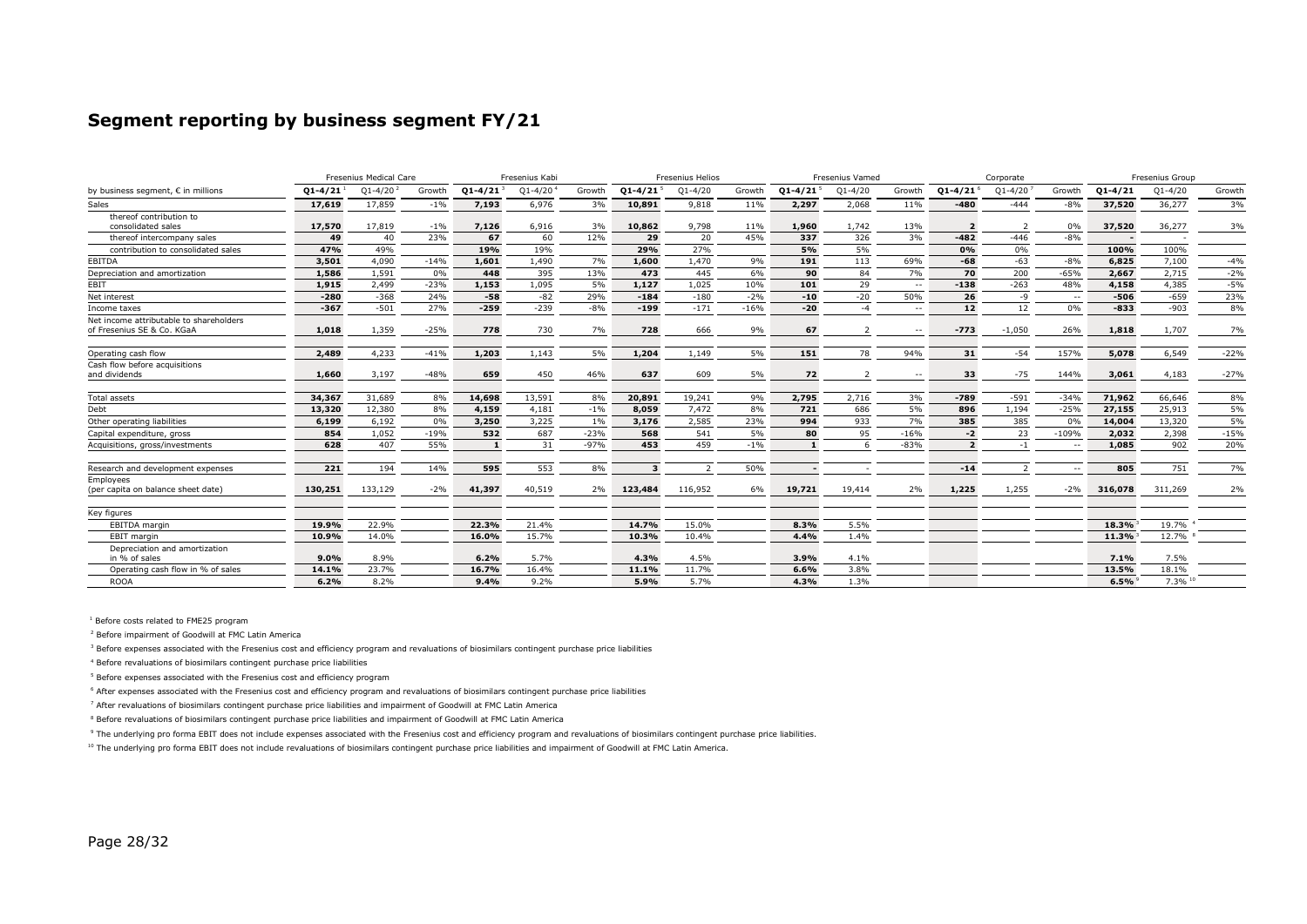## **Sales by business segment**

| $\epsilon$ in millions | 04/21 | Q4/20 | Growth | Currency<br>translation<br>effects | Growth at<br>constant<br>rates | Organic<br>sales growth | Acquisitions /<br>Divestitures | % of total<br>sales $1$ |
|------------------------|-------|-------|--------|------------------------------------|--------------------------------|-------------------------|--------------------------------|-------------------------|
| Fresenius Medical Care | 4,647 | 4,400 | 6%     | 3%                                 | 3%                             | 2%                      | $1\%$                          | 46%                     |
| Fresenius Kabi         | L,823 | 1,815 | 0%     | 2%                                 | $-2%$                          | $-1\%$                  | $-1\%$                         | 18%                     |
| Fresenius Helios       | 2,882 | 2,637 | 9%     | 0%                                 | 9%                             | 5%                      | 4%                             | 29%                     |
| Fresenius Vamed        | 748   | 577   | 30%    | 1%                                 | 29%                            | 29%                     | $0\%$                          | 7%                      |
| <b>Total</b>           | 9,966 | 9,304 | 7%     | 2%                                 | 5%                             | 4%                      | $1\%$                          | 100%                    |

| <b>Total</b>                  | 37,520      | 36,277      | 3%     | $-2%$                              | 5%                             | 4%                      | 1%                             | 100%                    |
|-------------------------------|-------------|-------------|--------|------------------------------------|--------------------------------|-------------------------|--------------------------------|-------------------------|
| Fresenius Vamed               | 2,297       | 2,068       | 11%    | 0%                                 | 11%                            | 11%                     | $0\%$                          | 5%                      |
| Fresenius Helios              | 10,891      | 9,818       | 11%    | 0%                                 | 11%                            | 7%                      | 4%                             | 29%                     |
| Fresenius Kabi                | 7.193       | 6,976       | 3%     | $-1\%$                             | 4%                             | 4%                      | 0%                             | 19%                     |
| <b>Fresenius Medical Care</b> | 17,619      | 17,859      | $-1%$  | $-3%$                              | 2%                             | $1\%$                   | 1%                             | 47%                     |
| $\epsilon$ in millions        | $01 - 4/21$ | $O1 - 4/20$ | Growth | Currency<br>translation<br>effects | Growth at<br>constant<br>rates | Organic<br>sales growth | Acquisitions /<br>Divestitures | % of total<br>sales $1$ |

<sup>1</sup> Related to the respective external sales of the business segments. Consolidation effects and corporate entities are not taken into account. Therefore, aggregation to total Group sales is not possible.

## **Group sales by region**

|                        |       |       |        | Currency<br>translation | Growth at<br>constant | Organic      | Acquisitions / | % of total |
|------------------------|-------|-------|--------|-------------------------|-----------------------|--------------|----------------|------------|
| $\epsilon$ in millions | 04/21 | Q4/20 | Growth | effects                 | rates                 | sales growth | divestitures   | sales      |
| North America          | 3,757 | 3,518 | 7%     | 5%                      | 2%                    | 1%           | 1%             | 38%        |
| Europe                 | 4,445 | 4,205 | 6%     | $0\%$                   | 6%                    | 4%           | 2%             | 44%        |
| Asia-Pacific           | 1,080 | 1,058 | 2%     | 3%                      | $-1\%$                | $-1%$        | 0%             | 11%        |
| Latin America          | 494   | 405   | 22%    | $-5%$                   | 27%                   | 25%          | 2%             | 5%         |
| Africa                 | 190   | 118   | 61%    | 3%                      | 58%                   | 58%          | 0%             | 2%         |
| <b>Total</b>           | 9,966 | 9,304 | 7%     | 2%                      | 5%                    | 4%           | 1%             | 100%       |

| <b>Total</b>           | 37,520      | 36,277      | 3%     | $-2%$                              | 5%                             | 4%                      | 1%                             | 100%                |
|------------------------|-------------|-------------|--------|------------------------------------|--------------------------------|-------------------------|--------------------------------|---------------------|
| Africa                 | 501         | 392         | 28%    | 3%                                 | 25%                            | 25%                     | $0\%$                          | $1\%$               |
| Latin America          | 1,830       | 1,566       | 17%    | $-11%$                             | 28%                            | 24%                     | 4%                             | 5%                  |
| Asia-Pacific           | 3,938       | 3,705       | 6%     | $0\%$                              | 6%                             | 6%                      | 0%                             | 11%                 |
| Europe                 | 16,888      | 15,813      | 7%     | $0\%$                              | 7%                             | 5%                      | 2%                             | 45%                 |
| North America          | 14,363      | 14,801      | $-3%$  | $-3%$                              | $0\%$                          | $-1\%$                  | $1\%$                          | 38%                 |
| $\epsilon$ in millions | $01 - 4/21$ | $O1 - 4/20$ | Growth | Currency<br>translation<br>effects | Growth at<br>constant<br>rates | Organic<br>sales growth | Acquisitions /<br>divestitures | % of total<br>sales |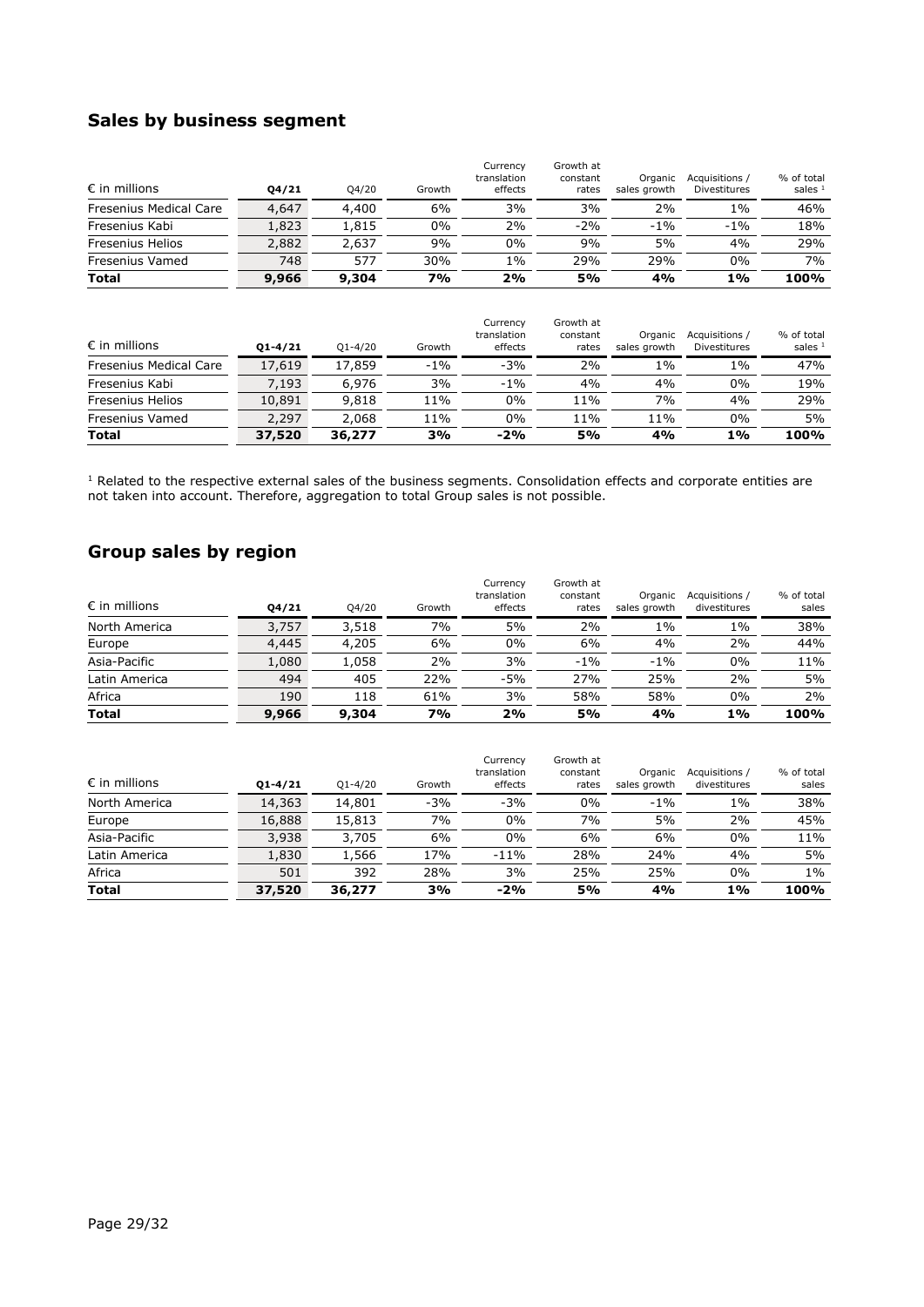# **Statement of Financial Position Business Segments**

# **Fresenius Medical Care**

| $\epsilon$ in millions                            | Dec. 31, 2021 | Dec. 31, 2020 | Growth |
|---------------------------------------------------|---------------|---------------|--------|
| <b>Assets</b>                                     |               |               |        |
| Trade accounts receivables                        | 3,406         | 3,153         | 8%     |
| Inventories                                       | 2,038         | 1,895         | 8%     |
| Property, plant and equipment                     | 4,235         | 4,057         | 4%     |
| Goodwill and other intangible assets              | 15,821        | 14,340        | 10%    |
| Right-of-use-assets                               | 4,316         | 4,130         | 5%     |
| Other assets                                      | 4,551         | 4,114         | 11%    |
| Total assets                                      | 34,367        | 31,689        | 8%     |
|                                                   |               |               |        |
| <b>Liabilities</b>                                |               |               |        |
| Debt                                              | 13,243        | 12,363        | 7%     |
| thereof lease liabilities                         | 4,750         | 4,492         | 6%     |
| Other liabilities                                 | 7,145         | 6,995         | 2%     |
| Total shareholder's equity                        | 13,979        | 12,331        | 13%    |
| <b>Total liabilities and shareholder's equity</b> | 34,367        | 31,689        | 8%     |

#### **Fresenius Kabi**

| $\epsilon$ in millions                            | Dec. 31, 2021 | Dec. 31, 2020 | Growth |
|---------------------------------------------------|---------------|---------------|--------|
| <b>Assets</b>                                     |               |               |        |
| Trade accounts receivables                        | 853           | 876           | $-3%$  |
| Inventories                                       | 1,843         | 1,722         | 7%     |
| Property, plant and equipment                     | 2,951         | 2,660         | 11%    |
| Goodwill and other intangible assets              | 6,534         | 6,221         | 5%     |
| Right-of-use-assets                               | 330           | 342           | $-4%$  |
| Other assets                                      | 2,187         | 1,770         | 24%    |
| Total assets                                      | 14,698        | 13,591        | 8%     |
| <b>Liabilities</b>                                |               |               |        |
| Debt                                              | 452           | 489           | $-8%$  |
| thereof lease liabilities                         | 362           | 366           | $-1\%$ |
| Other liabilities                                 | 7,112         | 7,080         | $0\%$  |
| Total shareholder's equity                        | 7,134         | 6,022         | 18%    |
| <b>Total liabilities and shareholder's equity</b> | 14,698        | 13,591        | 8%     |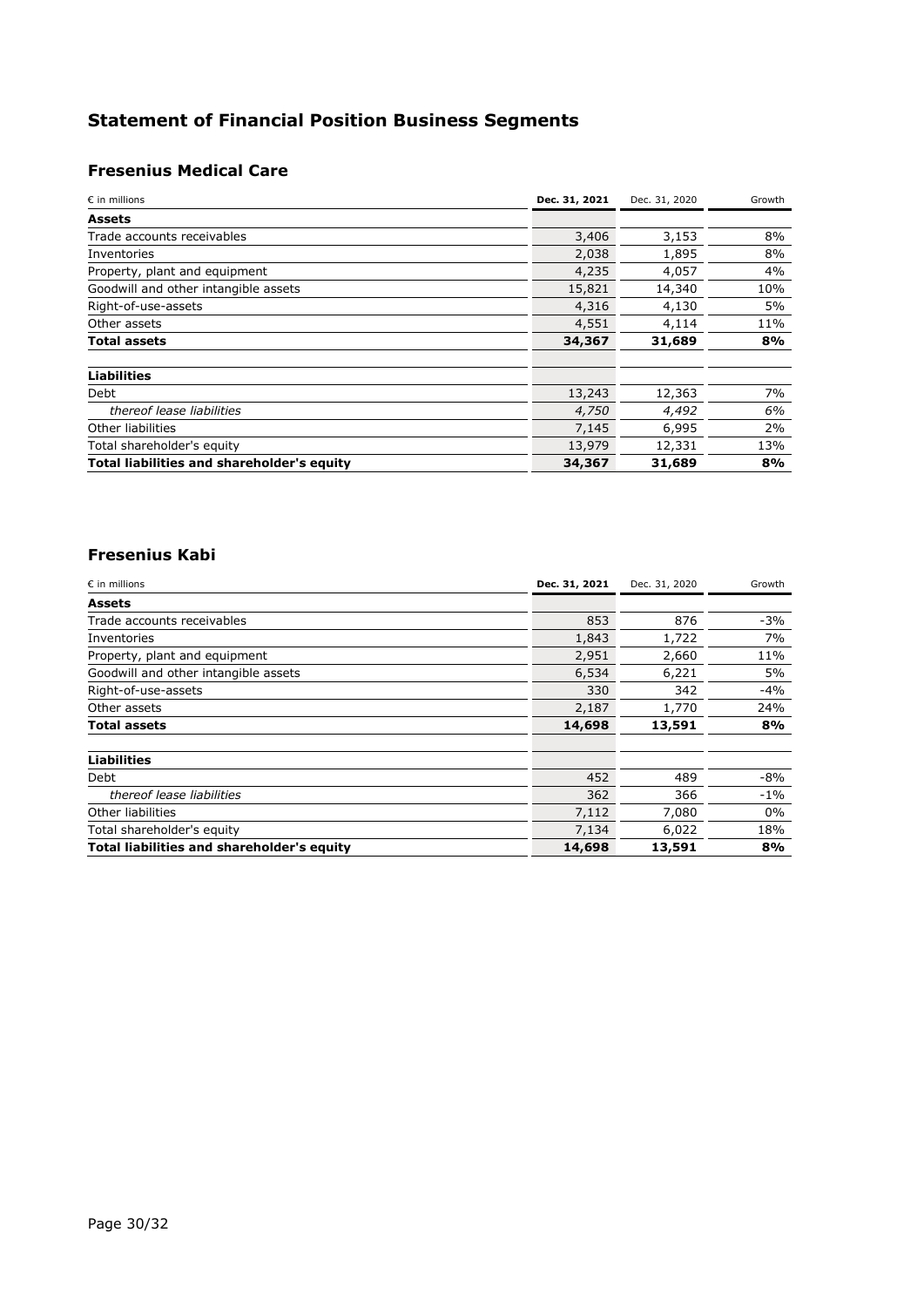### **Fresenius Helios**

| $\epsilon$ in millions                            | Dec. 31, 2021 | Dec. 31, 2020 | Growth |
|---------------------------------------------------|---------------|---------------|--------|
| <b>Assets</b>                                     |               |               |        |
| Trade accounts receivables                        | 2,330         | 2,507         | $-7%$  |
| Inventories                                       | 239           | 225           | 6%     |
| Property, plant and equipment                     | 4,707         | 4,534         | 4%     |
| Goodwill and other intangible assets              | 10,038        | 9,421         | 7%     |
| Right-of-use-assets                               | 1,004         | 909           | 10%    |
| Other assets                                      | 2,573         | 1,645         | 56%    |
| Total assets                                      | 20,891        | 19,241        | 9%     |
| <b>Liabilities</b>                                |               |               |        |
| Debt                                              | 1,181         | 1,089         | 8%     |
| thereof lease liabilities                         | 1,107         | 1,008         | 10%    |
| Other liabilities                                 | 10,530        | 9,448         | 11%    |
| Total shareholder's equity                        | 9,180         | 8,704         | 5%     |
| <b>Total liabilities and shareholder's equity</b> | 20,891        | 19,241        | 9%     |

#### **Fresenius Vamed**

| $\epsilon$ in millions                            | Dec. 31, 2021 | Dec. 31, 2020 | Growth |
|---------------------------------------------------|---------------|---------------|--------|
| <b>Assets</b>                                     |               |               |        |
| Trade accounts receivables                        | 457           | 401           | 14%    |
| Inventories                                       | 87            | 80            | 9%     |
| Property, plant and equipment                     | 498           | 461           | 8%     |
| Goodwill and other intangible assets              | 324           | 322           | 1%     |
| Right-of-use-assets                               | 478           | 442           | 8%     |
| Other assets                                      | 951           | 1,010         | $-6%$  |
| Total assets                                      | 2,795         | 2,716         | 3%     |
| <b>Liabilities</b>                                |               |               |        |
| Debt                                              | 538           | 500           | 8%     |
| thereof lease liabilities                         | 490           | 453           | 8%     |
| Other liabilities                                 | 1,201         | 1,162         | 3%     |
| Total shareholder's equity                        | 1,056         | 1,054         | 0%     |
| <b>Total liabilities and shareholder's equity</b> | 2,795         | 2,716         | 3%     |